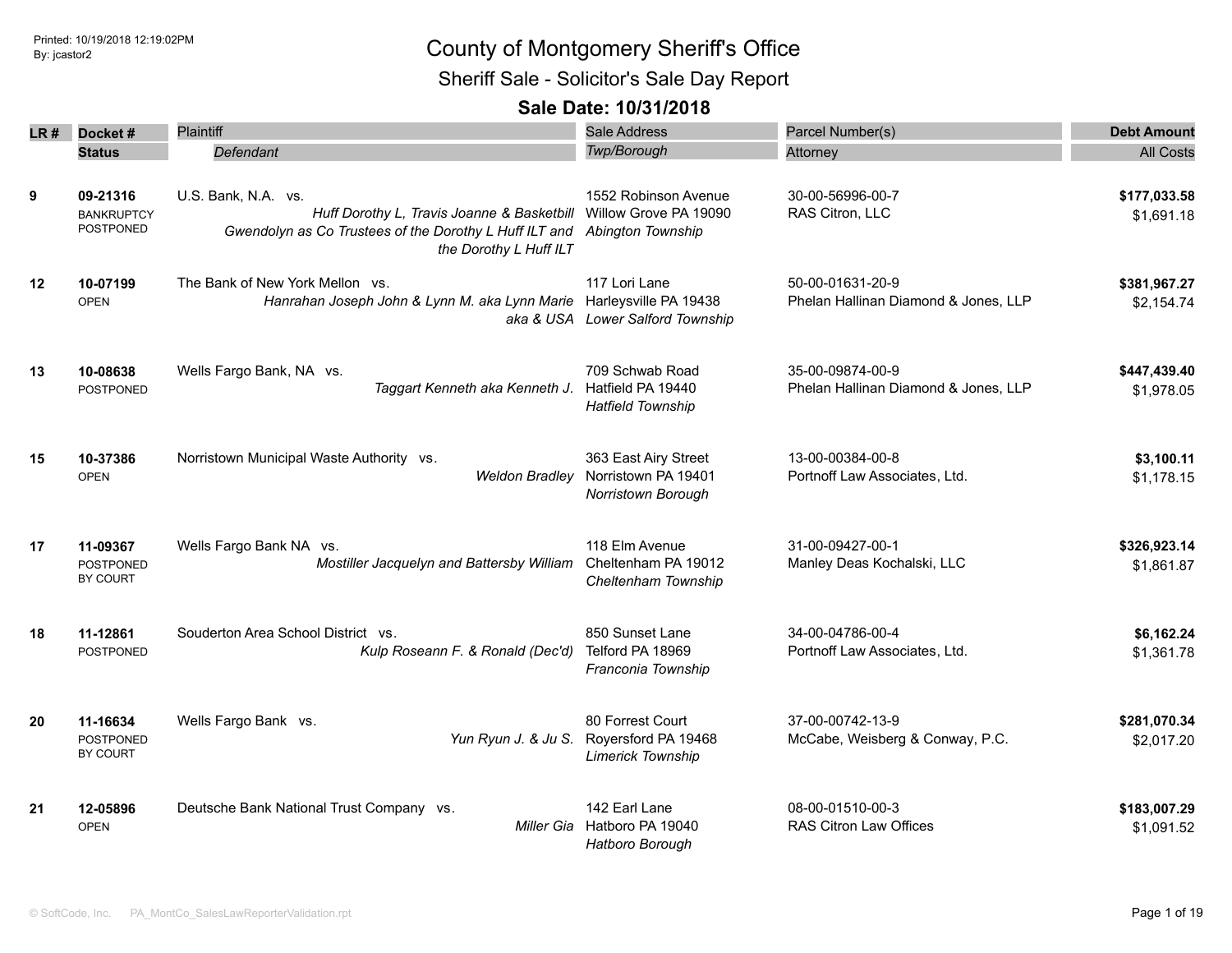Sheriff Sale - Solicitor's Sale Day Report

| LR # | Docket#                        | Plaintiff                                                                                                        | Sale Address                                          | Parcel Number(s)                                   | <b>Debt Amount</b> |
|------|--------------------------------|------------------------------------------------------------------------------------------------------------------|-------------------------------------------------------|----------------------------------------------------|--------------------|
|      | <b>Status</b>                  | Defendant                                                                                                        | Twp/Borough                                           | Attorney                                           | <b>All Costs</b>   |
|      |                                |                                                                                                                  |                                                       |                                                    |                    |
| 26   | 12-19780                       | Federal National Mortgage Association ("Fannie Mae")                                                             | 311 Connor Street<br>Norristown PA 19401              | 33-00-01774-00-2<br>Martha E. Von Rosenstiel, P.C. | \$224,860.75       |
|      | <b>OPEN</b>                    | VS.<br>Johnson Richelle C. & USA East Norriton Township                                                          |                                                       |                                                    | \$933.06           |
| 28   | 12-26211                       | Wells Fargo Financial Bank vs.                                                                                   | 108 West Spring Avenue                                | 40-00-56080-00-4                                   | \$67,648.21        |
|      | POSTPONED                      | Curtis Mary Anne (Dec'd) & Walter L. (Dec'd)                                                                     | Condo 16<br>Ardmore PA 19003<br>Lower Merion Township | Phelan Hallinan Diamond & Jones, LLP               | \$1,874.29         |
| 33   | 13-04566                       | Deutsche Bank National Trust Company vs.                                                                         | 1618 Rockwell Road                                    | 30-00-57372-00-9                                   | \$153,723.81       |
|      | <b>OPEN</b>                    | Prempeh Anitra a/k/a Anitra A. & Roberts Jimmie                                                                  | Abington PA 19001<br>Abington Township                | Phelan Hallinan Diamond & Jones, LLP               | \$1,417.58         |
| 36   | 13-14053                       | Pottstown School District vs.                                                                                    | 410 Cherry Street                                     | 16-00-04852-00-1                                   | \$3,606.62         |
|      | <b>OPEN</b>                    | Simmermon Wayne E                                                                                                | Pottstown PA 19464<br>Pottstown Borough               | Portnoff Law Associates, Ltd.                      | \$758.42           |
| 41   | 13-29061                       | US Bank N.A. vs.                                                                                                 | 2449 Patane Avenue                                    | 30-00-52093-00-5                                   | \$216,442.67       |
|      | <b>OPEN</b>                    | Robb, Jr. George M & Rothschild-Robb Linda J aka Abington PA 19001                                               | Linda Abington Township                               | Martha E. Von Rosenstiel, P.C.                     | \$1,171.81         |
| 42   | 13-32303                       | School District of Cheltenham Township vs.                                                                       | 1919 Willow Avenue                                    | 31-00-28783-00-4                                   | \$3,968.37         |
|      | POSTPONED                      | Minor Theresa M, Admin of Estate of Washington<br>Jean B (Dec'd) & Washington Jean B (Dec'd) Cheltenham Township | Lamott PA 19027                                       | Portnoff Law Associates, Ltd.                      | \$1,461.55         |
| 45   | 13-37080                       | Elkins Park Council vs.                                                                                          | 7900 Old York Road unit                               | 31-00-30006-49-1                                   | \$16,991.26        |
|      | <b>OPEN</b>                    | Juno International, LLC & Farmer, II Aluster L                                                                   | 312B<br>Elkins Park PA 19027<br>Cheltenham Township   | Steven L. Sugarman & Associates                    | \$1,153.22         |
| 47   | 14-07828                       | Carisbrook Asset Holding Trust vs.                                                                               | 1011 Maple Street                                     | 05-00-06572-00-2                                   | \$223,563.07       |
|      | <b>BANKRUPTCY</b><br>POSTPONED | Natale Linda                                                                                                     | Conshohocken PA 19428<br>Conshohocken Borouah         | KML Law Group, P. C.                               | \$1,493.42         |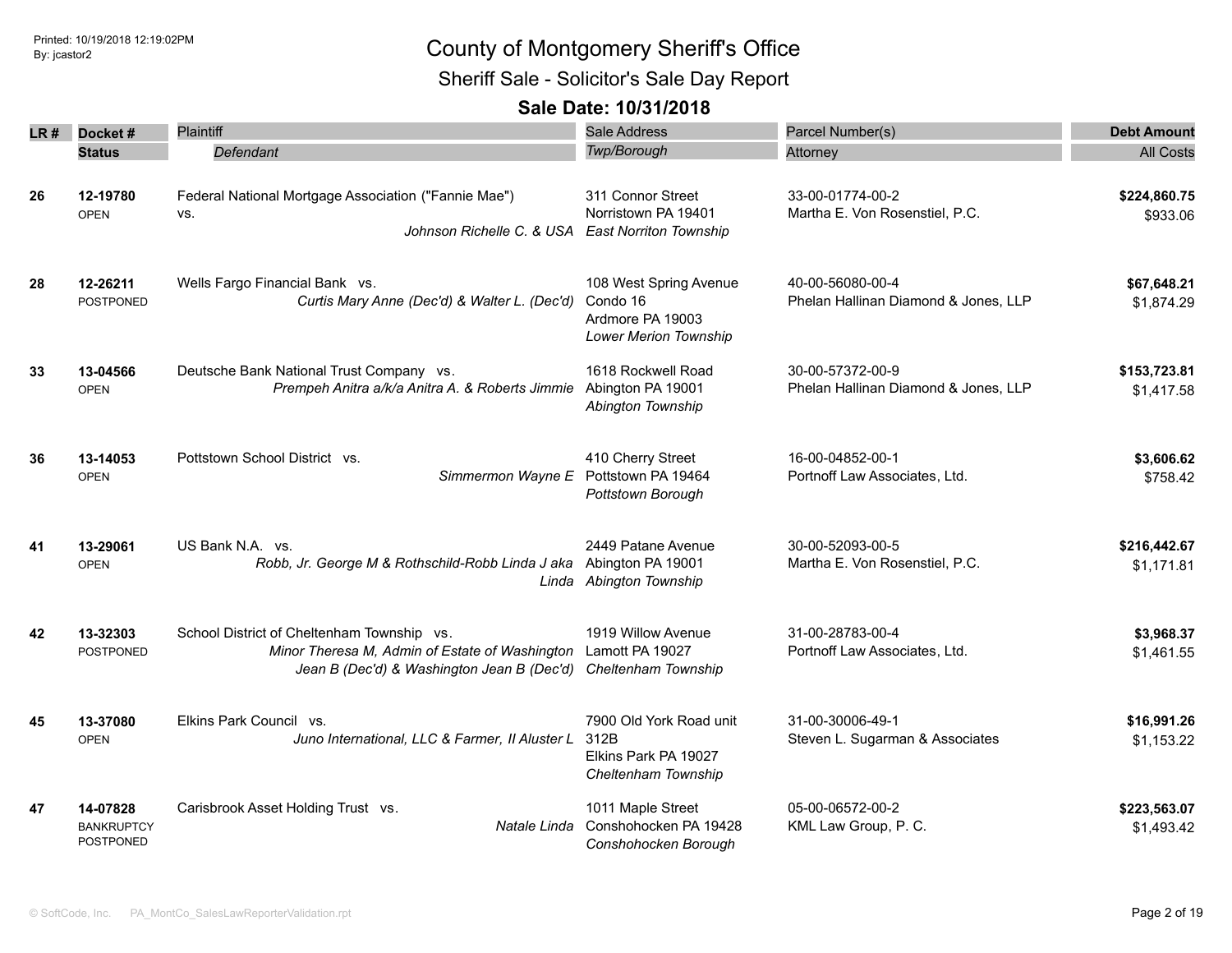Sheriff Sale - Solicitor's Sale Day Report

| LR# | Docket#                                  | Plaintiff                                                                                | Sale Address                                                                              | Parcel Number(s)                                         | <b>Debt Amount</b>           |
|-----|------------------------------------------|------------------------------------------------------------------------------------------|-------------------------------------------------------------------------------------------|----------------------------------------------------------|------------------------------|
|     | <b>Status</b>                            | Defendant                                                                                | <b>Twp/Borough</b>                                                                        | Attorney                                                 | <b>All Costs</b>             |
| 53  | 14-20872<br><b>OPEN</b>                  | PHH Mortgage Corporation vs.<br>Swenk Tammy R                                            | 756 South Gulph Road<br>King of Prussia PA 19406<br><b>Upper Merion Township</b>          | 58-00-17041-00-1<br>Phelan Hallinan Diamond & Jones, LLP | \$224,057.15<br>\$1,046.84   |
| 54  | 14-23911<br><b>OPEN</b>                  | Wells Fargo Bank, N.A. vs.<br>Burton Frederick O. & Cohen-Burton Diane                   | 616 Harts Ridge Road<br>Conshohocken PA 19428<br><b>Whitemarsh Township</b>               | 65-00-05372-86-3<br>Powers Kirn & Associates, LLC        | \$555,202.70<br>\$992.19     |
| 55  | 14-24100<br><b>POSTPONED</b><br>BY COURT | Capital One, N.A. vs.<br>Speranza Joseph M                                               | 105 Darter Lane<br>North Wales PA 19454<br><b>Montgomery Township</b>                     | 46-00-00695-02-4<br>McCarter & English, LLP              | \$442,941.56<br>\$2,055.58   |
| 56  | 14-25755<br><b>OPEN</b>                  | Federal National Mortgage Association (Fannie Mae)<br>VS.                                | 10 Glen Road<br>Lansdale PA 19446<br>Baldwin, Candice Montgomery Township                 | 46-00-00945-10-7<br>McCabe, Weisberg & Conway, LLC       | \$392,389.05<br>\$1,064.49   |
| 57  | 14-27075<br><b>POSTPONED</b>             | U.S. Bank, N.A. vs.<br>Crowley John J. & Dormoi-Crowley Elba                             | 643 Bridge Street<br>Schwenksville PA<br>Perkiomen Township                               | 48-00-00751-02-9<br>Milstead & Associates, LLC           | \$1,010,189.10<br>\$1,540.87 |
| 60  | 14-31226<br>POSTPONED                    | Stonegate Mortgage Corporation vs.<br>Moore Stephanie Y. & Naylor Mary, aka Corley Mary, | 26 Butternut Drive<br>Hatboro PA 19040<br>aka Robinson Mary Horsham Township              | 36-00-01498-00-5<br>Hladik, Onorato & Federman, LLP      | \$283,385.93<br>\$2,081.70   |
| 62  | 14-32555<br><b>OPEN</b>                  | Wilmington Savings Fund Society vs.<br><b>Bishop Roland G</b>                            | 112 Hampstead Drive<br><b>Unit 112</b><br>Ambler PA 19002<br><b>Upper Dublin Township</b> | 54-00-07716-37-5<br>Phelan Hallinan Diamond & Jones, LLP | \$111,977.43<br>\$966.45     |
| 66  | 15-04831<br><b>POSTPONED</b><br>BY COURT | Wilmington Savings Fund Society vs.<br><b>Woolbert Susan and Martin</b>                  | 520 Deerfield Drive<br>Norristown PA 19403<br>Lower Providence<br>Township                | 43-00-02971-00-1<br>Phelan Hallinan Diamond & Jones, LLP | \$261,117.49<br>\$2,551.25   |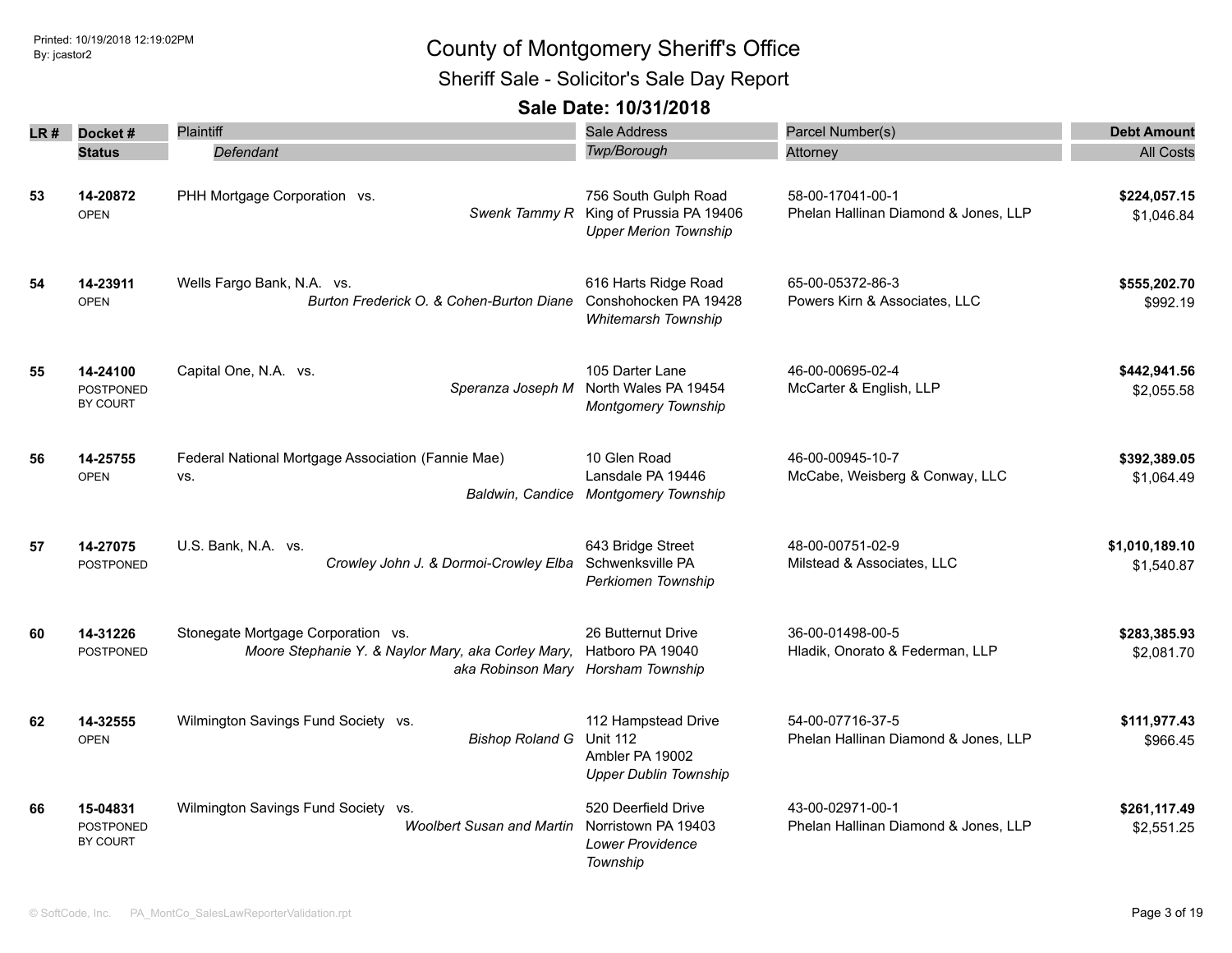Sheriff Sale - Solicitor's Sale Day Report

| LR# | Docket#                                  | Plaintiff                                                                                                                                                                                          | Sale Address                                                                      | Parcel Number(s)                                         | <b>Debt Amount</b>         |
|-----|------------------------------------------|----------------------------------------------------------------------------------------------------------------------------------------------------------------------------------------------------|-----------------------------------------------------------------------------------|----------------------------------------------------------|----------------------------|
|     | <b>Status</b>                            | Defendant                                                                                                                                                                                          | Twp/Borough                                                                       | Attorney                                                 | <b>All Costs</b>           |
| 79  | 15-13639<br><b>OPEN</b>                  | M&T Bank vs.<br>Glemser Grant & Breslin Sarah                                                                                                                                                      | 645 Jennifer Lane<br>Gilbertsville PA 19525<br><b>New Hanover Township</b>        | 47-00-06220-00-6<br>Stern and Eisenberg, PC              | \$243,094.30<br>\$1,290.28 |
| 82  | 15-20054<br><b>POSTPONED</b>             | Bank of America vs.                                                                                                                                                                                | 915 Noble Street<br>Fazio Vincent Norristown PA 19401<br>Norristown Borough       | 13-00-28120-00-1<br>Phelan Hallinan, LLP                 | \$152,149.62<br>\$1,698.81 |
| 87  | 15-24291<br><b>OPEN</b>                  | The Bank of New York Mellon vs.<br>Deragon Marc A and Kerrie H                                                                                                                                     | 315 Washington Lane<br>Fort Washington PA 19034<br><b>Upper Dublin Township</b>   | 54-00-16483-00-5<br>Law Offices of Gregory Javardian     | \$490,799.10<br>\$1,029.28 |
| 88  | 15-24845<br>POSTPONED                    | LSF9 Master Participation Trust vs.<br>Oliver Rena, Oliver Timothy, & Renaissance Trust Of<br>Hatboro                                                                                              | 500 South Warminster<br>Road<br>Hatboro PA 19040<br>Hatboro Borough               | 08-00-05719-00-6<br>Phelan Hallinan Diamond & Jones, LLP | \$692,028.27<br>\$2,132.23 |
| 89  | 15-25303<br><b>POSTPONED</b><br>BY COURT | Ditech Financial, LLC vs.<br>Kim Yong S. and Na Yong S.                                                                                                                                            | 12 Melissa Way<br><b>Plymouth Meeting PA</b><br>19462<br><b>Plymouth Township</b> | 49-00-07503-06-2<br>McCabe, Weisberg & Conway, P. C.     | \$480,762.62<br>\$1,942.96 |
| 91  | 15-27691<br><b>POSTPONED</b>             | Live Well Financial, Inc. vs.<br>Butler Dante, Malcom, Kathleen Ann, Jeffrey, Roslyn<br>& Snowden Margo, Kirkland Lisa, Godwin George as<br>Known Surviving Heirs of Butler Eva M (Dec'd), Unknown | 133 Ann Street<br>Norristown PA 19401<br>Norristown Borough                       | 13-00-01428-00-8<br>McCabe, Weisberg & Conway, LLC       | \$69,714.03<br>\$1,945.73  |
| 94  | 15-29974<br><b>POSTPONED</b>             | Surviving Heirs of Butler Eva M (dec'd), & AKNJ LLC<br>US Bank N.A. vs.<br>Tomeo Joseph A. & Vignola Carol Ann                                                                                     | 404 Abbott Road<br>Hatboro PA 19040<br><b>Upper Moreland Township</b>             | 59-00-00205-00-6<br>Milstead & Associates, LLC           | \$308,932.89<br>\$1,966.71 |
| 95  | 15-30328<br><b>OPEN</b>                  | Wells Fargo Bank, N.A. vs.<br>Harrison Maria A and USA                                                                                                                                             | 803 Seminole Gardens<br>Maple Glen PA 19002<br><b>Upper Dublin Township</b>       | 54-00-14001-19-2<br>Powers, Kirn & Associates, LLC       | \$168,244.34<br>\$843.43   |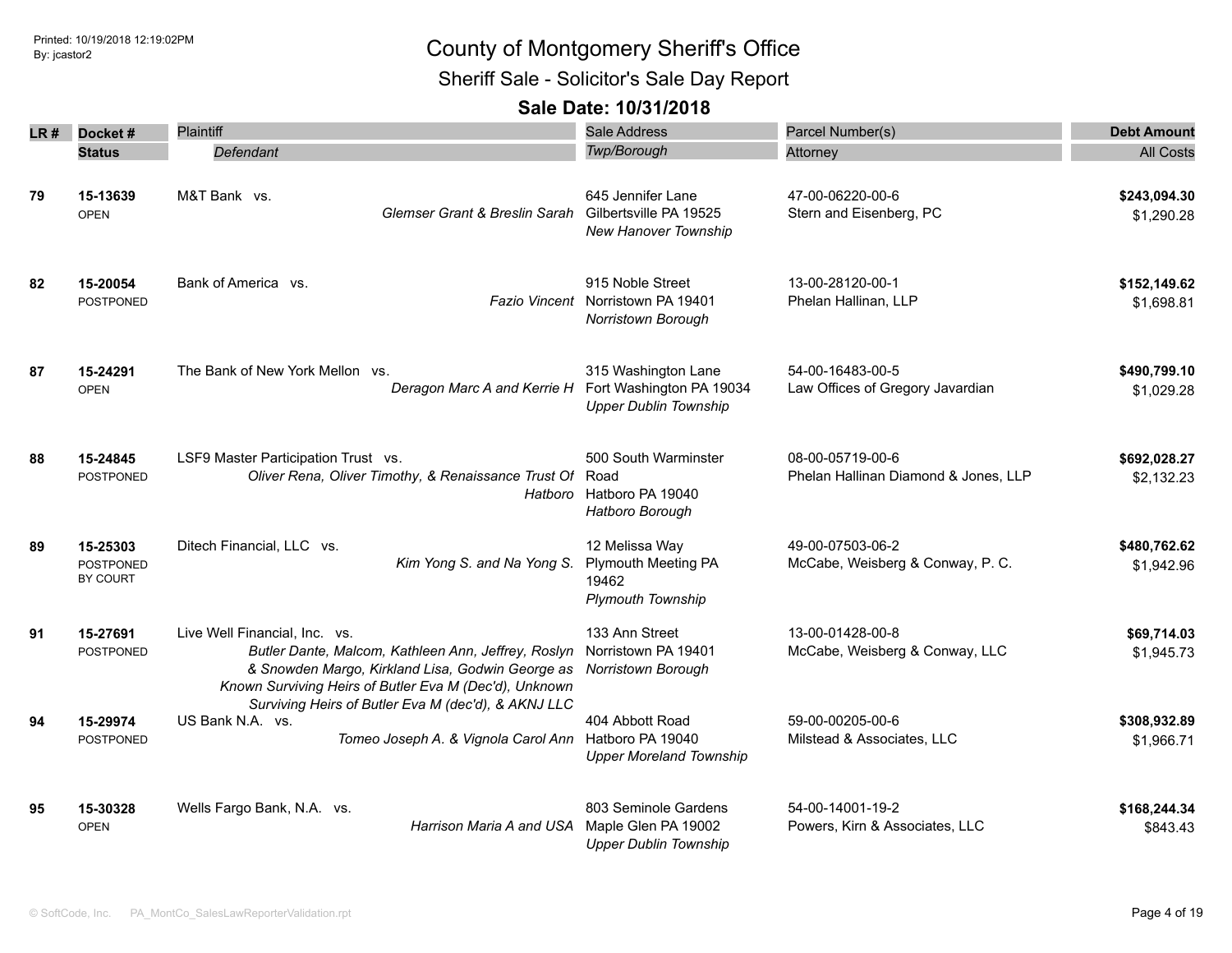Printed: 10/19/2018 12:19:02PM

## Printed: 10/19/2018 12:19:02PM By: jcastor2 County of Montgomery Sheriff's Office

Sheriff Sale - Solicitor's Sale Day Report

| LR # | Docket#                                  | Plaintiff                                                                                                           | Sale Address                                                                         | Parcel Number(s)                                                   | <b>Debt Amount</b>         |
|------|------------------------------------------|---------------------------------------------------------------------------------------------------------------------|--------------------------------------------------------------------------------------|--------------------------------------------------------------------|----------------------------|
|      | <b>Status</b>                            | <b>Defendant</b>                                                                                                    | <b>Twp/Borough</b>                                                                   | Attorney                                                           | <b>All Costs</b>           |
| 102  | 16-01750<br><b>POSTPONED</b>             | Ally Bank vs.<br>Williams John T and Joan                                                                           | 7906 Anselm Road<br>Cheltenham PA 19012<br>Cheltenham Township                       | 31-00-00165-03-8<br>Phelan Hallinan Diamond & Jones, LLP           | \$276,914.93<br>\$1,840.98 |
| 104  | 16-01815<br><b>POSTPONED</b>             | JPMorgan Chase Bank N.A. vs.<br>Martin Britton W                                                                    | 104 Hopkins Court<br>North Wales PA<br>19454-1023<br><b>Montgomery Township</b>      | 46-00-01681-44-2<br>Shapiro & DeNardo, LLC                         | \$199,261.44<br>\$1,845.09 |
| 107  | 16-03400<br><b>OPEN</b>                  | Pottstown School District vs.<br>Lloyd Jemal                                                                        | 9 East Second Street<br>Pottstown PA 19464<br>Pottstown Borough                      | 16-00-25244-00-3<br>Portnoff Law Associates, Ltd.                  | \$2,857.52<br>\$860.06     |
| 108  | 16-03541<br><b>POSTPONED</b>             | Citizens Bank of Pennsylvania vs.<br>Architectural Steel and Associated Products, Inc. & Lansdale PA 19446          | 864 West Fifth Street<br>Hinks, Edward J. Lansdale Borough                           | 11-00-05509-00-6<br>Unruh, Turner, Burke & Frees, P.C.             | \$248,212.01<br>\$2,200.95 |
| 109  | 16-04840<br><b>POSTPONED</b><br>BY COURT | Asian Bank vs.<br>613 Sonada Associates, LLC                                                                        | 613 West Cheltenham<br>Avenue<br>aka 613 Cheltenham aka<br>613 City Line Ave         | 31-00-05488-00-7, 31-00-05491-00-4<br>Eisenberg, Gold & Cettei, PC | \$576,462.70<br>\$2,486.48 |
| 113  | 16-08424<br><b>POSTPONED</b><br>BY COURT | Ditech Financial, LLC vs.<br>Williams Tammy, Personal Representative of the<br>Estate of Williams Kenneth M (Dec'd) | Elkins Park PA 19027<br>950 Skippack Pike<br>Blue Bell PA 19422<br>Whitpain Township | 66-00-06256-00-5<br>Law Office of Gregory Javardian                | \$100,567.62<br>\$2,244.28 |
| 116  | 16-09535<br><b>POSTPONED</b><br>BY COURT | Wells Fargo Bank, N.A. vs.<br>Cowan Lorraine Suhodolnik                                                             | 3127 Jenkintown Road<br>Glenside PA 19038<br><b>Upper Dublin Township</b>            | 54-00-09199-00-8<br>Powers Kirn & Associates, LLC                  | \$338,772.77<br>\$2,722.91 |
| 117  | 16-09634<br><b>POSTPONED</b>             | Wells Fargo Bank, N.A. vs.<br>Kline John M. & Dena                                                                  | 404 Navajo Drive<br>Royersford PA 19468<br><b>Limerick Township</b>                  | 37-00-03123-38-6<br>Manley Deas Kochalski, LLC                     | \$291,647.92<br>\$1,623.00 |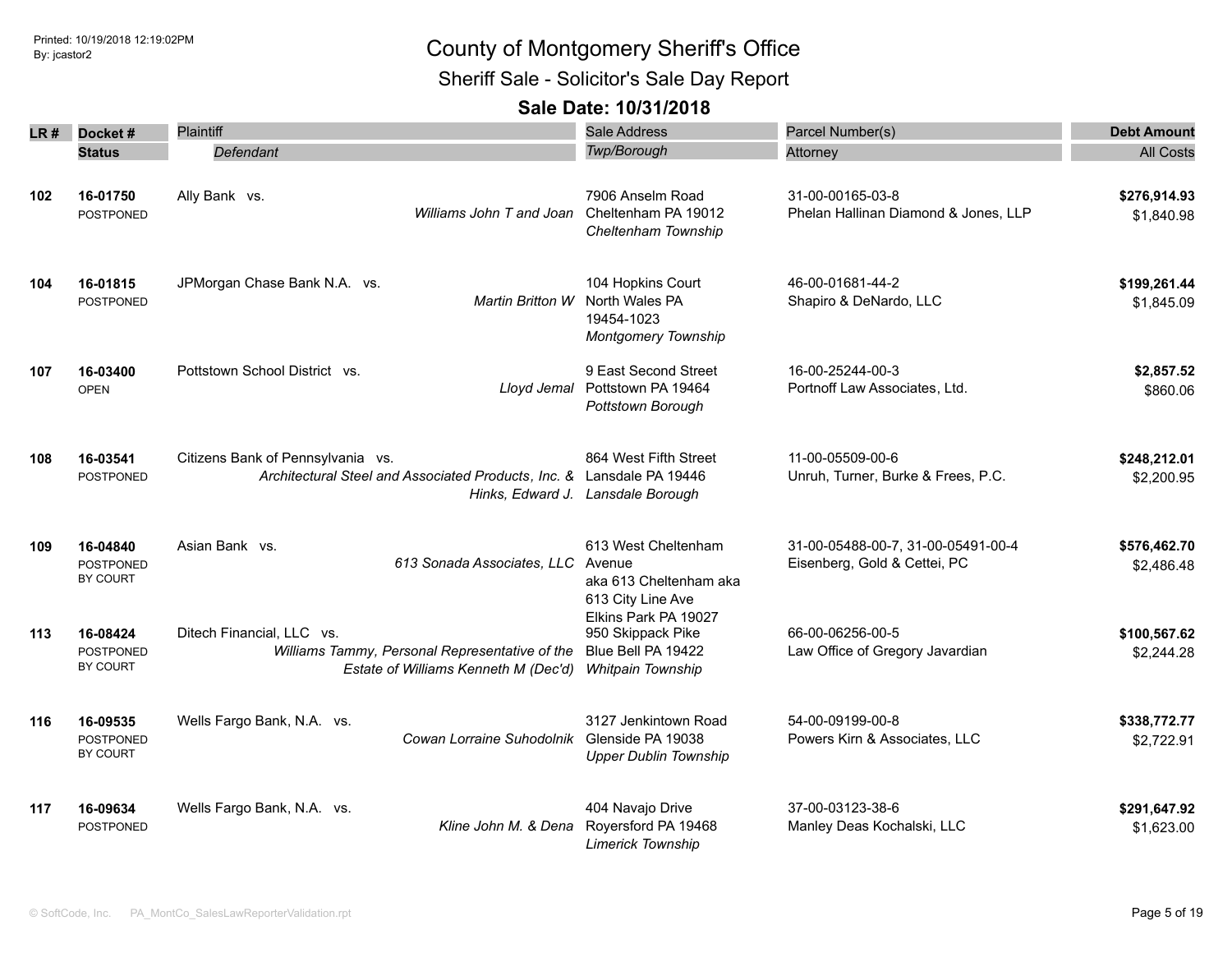Sheriff Sale - Solicitor's Sale Day Report

|     | LR# Docket#                                       | <b>Plaintiff</b>                                                                                                                                                                          | Sale Address                                                                      | Parcel Number(s)                                                    | <b>Debt Amount</b>         |
|-----|---------------------------------------------------|-------------------------------------------------------------------------------------------------------------------------------------------------------------------------------------------|-----------------------------------------------------------------------------------|---------------------------------------------------------------------|----------------------------|
|     | <b>Status</b>                                     | Defendant                                                                                                                                                                                 | <b>Twp/Borough</b>                                                                | Attorney                                                            | <b>All Costs</b>           |
| 118 | 16-09963<br><b>OPEN</b>                           | Pottstown School District vs.<br>Anderson Christopher                                                                                                                                     | 429 1/2 Lincoln Avenue<br>Rear<br>Pottstown PA 19464<br>Pottstown Borough         | 16-00-19064-00-9<br>Portnoff Law Associates LTD.                    | \$2,840.40<br>\$1,010.67   |
| 119 | 16-09973<br><b>OPEN</b>                           | Wilmington Savings Fund Society vs.<br>Reed Richard N. & Christine L.                                                                                                                     | 934 Tricorn Drive<br>Lansdale PA 19446<br><b>Upper Gwynedd Township</b>           | 56-00-08904-16-6<br>Manley Deas Kochalski, LLC                      | \$293,262.85<br>\$1,554.68 |
| 121 | 16-11211<br><b>OPEN</b>                           | The Bank of New York Mellon vs.<br>Ellman Leroy S. & Sheila D. Individually & As Ambler PA 19002<br>Trustees of the Ellman Leroy S. & Sheila D. Revocable Lower Gwynedd Township<br>Trust | 1504 Evans Road                                                                   | 39--00-01141-20-6<br>Hladik Onorato & Federman, LLP                 | \$592,515.52<br>\$1,584.83 |
| 129 | 16-15203<br><b>BANKRUPTCY</b><br><b>POSTPONED</b> | MTGLQ Investors, L.P. vs.<br>Carnarvon Nicole & Dyer Jenilee                                                                                                                              | 1816 Erlen Road<br>Elkins Park PA 19027<br>Cheltenham Township                    | 31-00-09592-00-7<br>Stern & Eisenberg, P.C.                         | \$263,996.68<br>\$1,631.90 |
| 133 | 16-20197<br><b>POSTPONED</b><br>BY COURT          | U.S. Bank, N.A. vs.<br>Wenhold Scott and Regina aka Gina M                                                                                                                                | 61 Durham Circle<br>Schwenksville PA 19473<br><b>Limerick Township</b>            | 37-00-00657-90-5<br>Phelan Hallinan Diamnond & Jones,<br><b>LLP</b> | \$570,955.11<br>\$2,434.00 |
| 134 | 16-20510<br><b>OPEN</b>                           | Branch Banking and Trust Company vs.<br>Longo Donna                                                                                                                                       | 387 Buchert Road<br>Pottstown PA 19464<br>New Hanover Township                    | 47-00-00536-00-2<br><b>Barley Snyder</b>                            | \$149,035.70<br>\$1,959.00 |
| 136 | 16-21974<br><b>OPEN</b>                           | PNC Bank, N.A. vs.<br>Desantis Mary Ann and Glenn D                                                                                                                                       | 728 Renel Road<br><b>Plymouth Meeting PA</b><br>19462<br><b>Plymouth Township</b> | 49-00-09904-00-1<br>KML Law Group, P.C.                             | \$67,818.40<br>\$1,144.88  |
| 137 | 16-22333<br><b>OPEN</b>                           | PrimeLending vs.<br>Downing Issac & Latisha                                                                                                                                               | 315 Harrison Avenue<br>Elkins Park PA 19027<br>Cheltenham Township                | 31-00-13666-00-1<br>McCabe, Weisberg & Company, P.C.                | \$268,343.88<br>\$1,096.83 |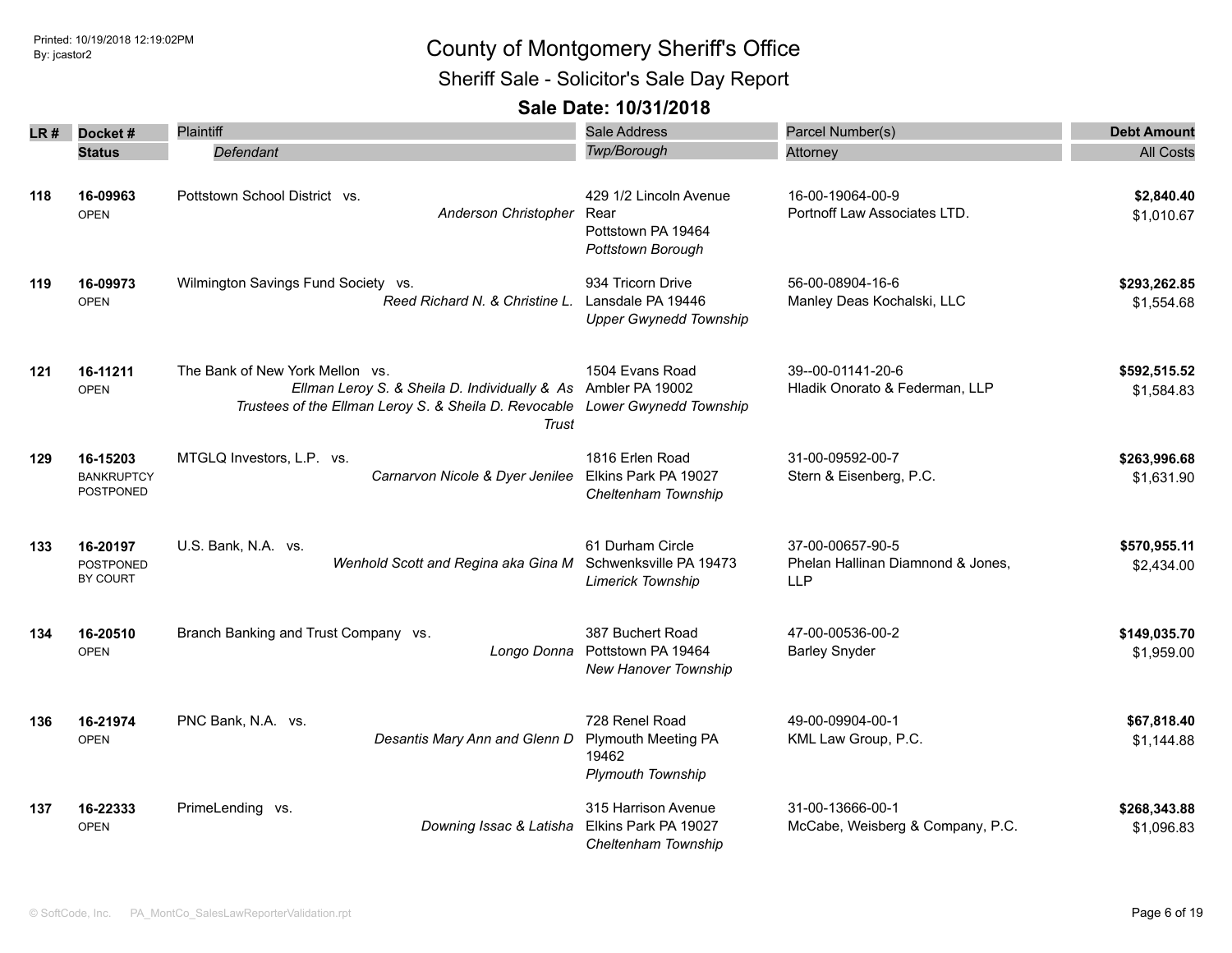Sheriff Sale - Solicitor's Sale Day Report

| LR# | Docket#                                    | Plaintiff                                                                          | Sale Address                                                                          | Parcel Number(s)                                        | <b>Debt Amount</b>           |
|-----|--------------------------------------------|------------------------------------------------------------------------------------|---------------------------------------------------------------------------------------|---------------------------------------------------------|------------------------------|
|     | <b>Status</b>                              | Defendant                                                                          | Twp/Borough                                                                           | Attorney                                                | <b>All Costs</b>             |
|     |                                            |                                                                                    |                                                                                       |                                                         |                              |
| 140 | 16-26929<br><b>OPEN</b>                    | PNC Bank NA vs.<br>Diloreto Linda & Richard J. AKA Richard                         | 529 Cherry Street<br>Norristown PA 19401<br>Norristown Borough                        | 13-00-08060-00-9<br><b>KML Law Group</b>                | \$123,408.47<br>\$863.29     |
| 144 | 16-28752<br><b>OPEN</b>                    | West Norriton Township vs.<br>Fagan John J and Amy E Norristown PA 19403           | 328 Heston Avenue<br><b>West Norriton Township</b>                                    | 63-00-02848-00-5<br>Portnoff Law Associates, Ltd.       | \$3,009.06<br>\$928.44       |
| 145 | 16-28762<br><b>BANKRUPTCY</b><br>POSTPONED | LSF10 Master Participation Trust vs.<br><b>Brown William P</b>                     | 201 Commons Lane<br>Collegeville PA 19426<br>Perkiomen Township                       | 48-00-00611-00-7<br>Richard M. Squire & Associates, LLC | \$340,727.65<br>\$1,645.49   |
| 147 | 16-29343<br><b>POSTPONED</b>               | Carrington Mortgage Services, LLC vs.<br>Knappenberger Monroe J. & Tara akaTara M. | 20 North Hunsberger Lane<br>Souderton PA 18964<br>Souderton Borough                   | 21-00-04340-00-4<br>Shapiro & DeNardo, LLC              | \$73,084.30<br>\$1,576.03    |
| 151 | 17-02714<br><b>OPEN</b>                    | Pottstown School District vs.<br>Keystone Masonic Lodge No. 113 Pottstown PA 19464 | 421 Hale Street<br>Pottstown Borough                                                  | 16-00-12288-00-8<br>Portnoff Law Associates Ltd.        | \$3,106.73<br>\$875.54       |
| 153 | 17-03780<br><b>POSTPONED</b>               | Caliber Home Loans, Inc. vs.<br>Malatesta Andrew aka Malatesta Andrew G.           | 360 Bridge Street<br>Collegeville PA 19426<br>Perkiomen Township                      | 48-00-00223-62-9<br>Richard M. Squire & Associates, LLC | \$216,577.01<br>\$1,447.16   |
| 154 | 17-04077<br><b>OPEN</b>                    | U.S. Bank N.A. vs.<br>Banko Cassandra                                              | 8801 Hawthorne Lane<br>aka 8801 Hawthorn<br>Glenside PA 19038<br>Springfield Township | 52-00-08524-00-1<br>Sharpio & DeNardo, LLC              | \$1,157,203.05<br>\$1,317.67 |
| 155 | 17-04187<br>POSTPONED<br><b>BY COURT</b>   | Bank of America, N.A. vs.<br><b>Price Geraldine M</b>                              | 1468 Doris Road<br>Abington PA 19001<br>Abington Township                             | 30-00-13228-00-8<br>Powers Kirn & Associates, LLC       | \$175,666.48<br>\$2,444.88   |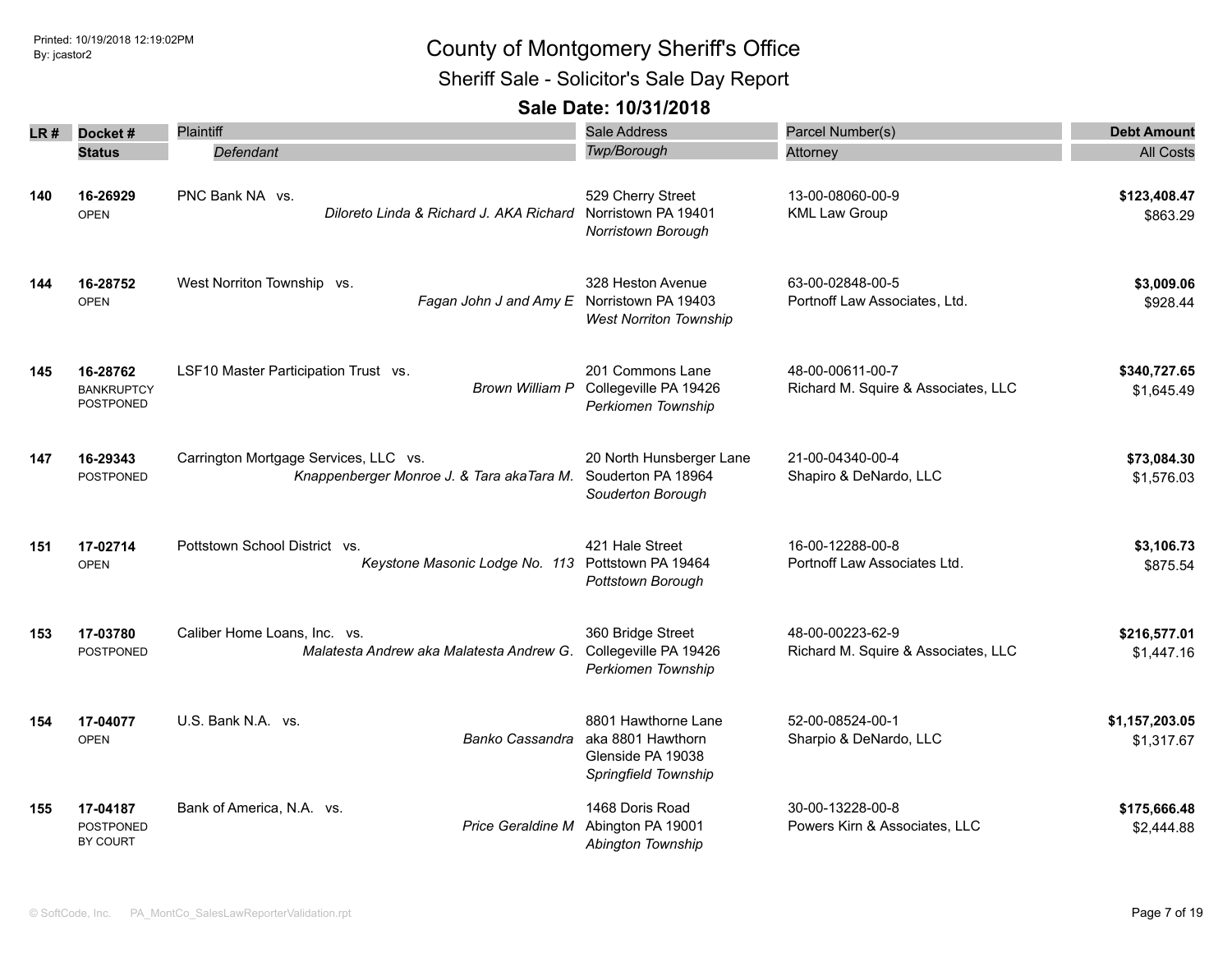Sheriff Sale - Solicitor's Sale Day Report

| LR# | Docket#                                    | Plaintiff                                                                                                                      | Sale Address                                                                                                     | Parcel Number(s)                                         | <b>Debt Amount</b>         |
|-----|--------------------------------------------|--------------------------------------------------------------------------------------------------------------------------------|------------------------------------------------------------------------------------------------------------------|----------------------------------------------------------|----------------------------|
|     | <b>Status</b>                              | Defendant                                                                                                                      | Twp/Borough                                                                                                      | Attorney                                                 | <b>All Costs</b>           |
| 156 | 17-04759<br><b>BANKRUPTCY</b><br>POSTPONED | Towne Mortgage Company vs.<br>Gilbert Jeffrey J.                                                                               | 562 Chestnut Street<br>Pottstown PA 19464<br>Pottstown Borough                                                   | 16-00-05744-00-9<br>Phelan Hallinan Diamond & Jones, LLP | \$157,609.17<br>\$1,404.28 |
| 157 | 17-04838<br><b>OPEN</b>                    | Beneficial Bank vs.<br>Whitacre Lois Brucker, Indv & as Exec of estate of<br>Brucker Doris F (dec'd) & Brucker John W(dec'd)   | 2445-2447 Huntingdon<br>Pike<br>Huntingdon Valley PA<br>19006                                                    | 41-00-04462-006<br>Weir & Partners LLP                   | \$130,142.67<br>\$1,057.12 |
| 158 | 17-04880<br><b>OPEN</b>                    | The Council of Elkins Park, A Condominium vs.<br>Green Florazell                                                               | <b>Lower Moreland Township</b><br>7900 Old York Road<br>Unit 605B<br>Elkins Park PA 19027<br>Cheltenham Township | 31-00-30006-86-9<br>Steven L. Sugarman & Associates      | \$10,551.95<br>\$1,136.82  |
| 161 | 17-05980<br><b>OPEN</b>                    | Wilmington Savings Fund Society vs.<br>Pier Patirica A. aka Cardillo Patricia A aka Pier<br>Cardillo Patricia, Pier Michael F. | 880 Rabbit Run Road<br>Blue Bell PA 19422<br>Whitpain Township                                                   | 66-00-05794-00-8<br>Phelan Hallinan Diamond & Jones, LLP | \$133,311.45<br>\$1,194.79 |
| 162 | 17-07498<br><b>OPEN</b>                    | Carrington Mortgage Services, LLC vs.<br>Gesullo Robert                                                                        | 474 Ford Street<br>Bridgeport PA 19405<br><b>Bridgeport Borough</b>                                              | 02-00-02092-00-3<br>Shapiro & DeNardo, LLC               | \$179,857.64<br>\$866.99   |
| 163 | 17-07560<br><b>POSTPONED</b>               | Nationstar Mortgage LLC vs.<br>Pegon Glenn & Drew as Heirs of Alexander A.<br>Pegon, Jr. Dec'd & Unknown Heirs                 | 113 Farview Avenue<br>Norristown PA 19403<br><b>Lower Providence</b><br>Township                                 | 43-00-04192-00-4<br>Phelan Hallinan Diamond & Jones, LLP | \$288,694.59<br>\$2,061.62 |
| 164 | 17-07666<br><b>POSTPONED</b>               | Citizens Bank, N.A. vs.<br>Thomsen Christina E                                                                                 | 3608 Ridge Pike<br>Collegeville PA 19426<br>Lower Providence<br>Township                                         | 43-00-11743-00-4<br>Law Offices of Gregory Javardian     | \$166,922.57<br>\$1,520.94 |
| 166 | 17-08009<br><b>OPEN</b>                    | Wells Fargo Bank N.A. vs.<br>Eckardt Mark F aka Mark & Angela M aka Angela &                                                   | 458 Coachlight Circle<br>Harleysville PA 19438<br><b>USA</b> Lower Salford Township                              | 50-00-00412-84-3<br>Phelan Hallinan Diamond & Jones, LLP | \$407,550.76<br>\$1,478.03 |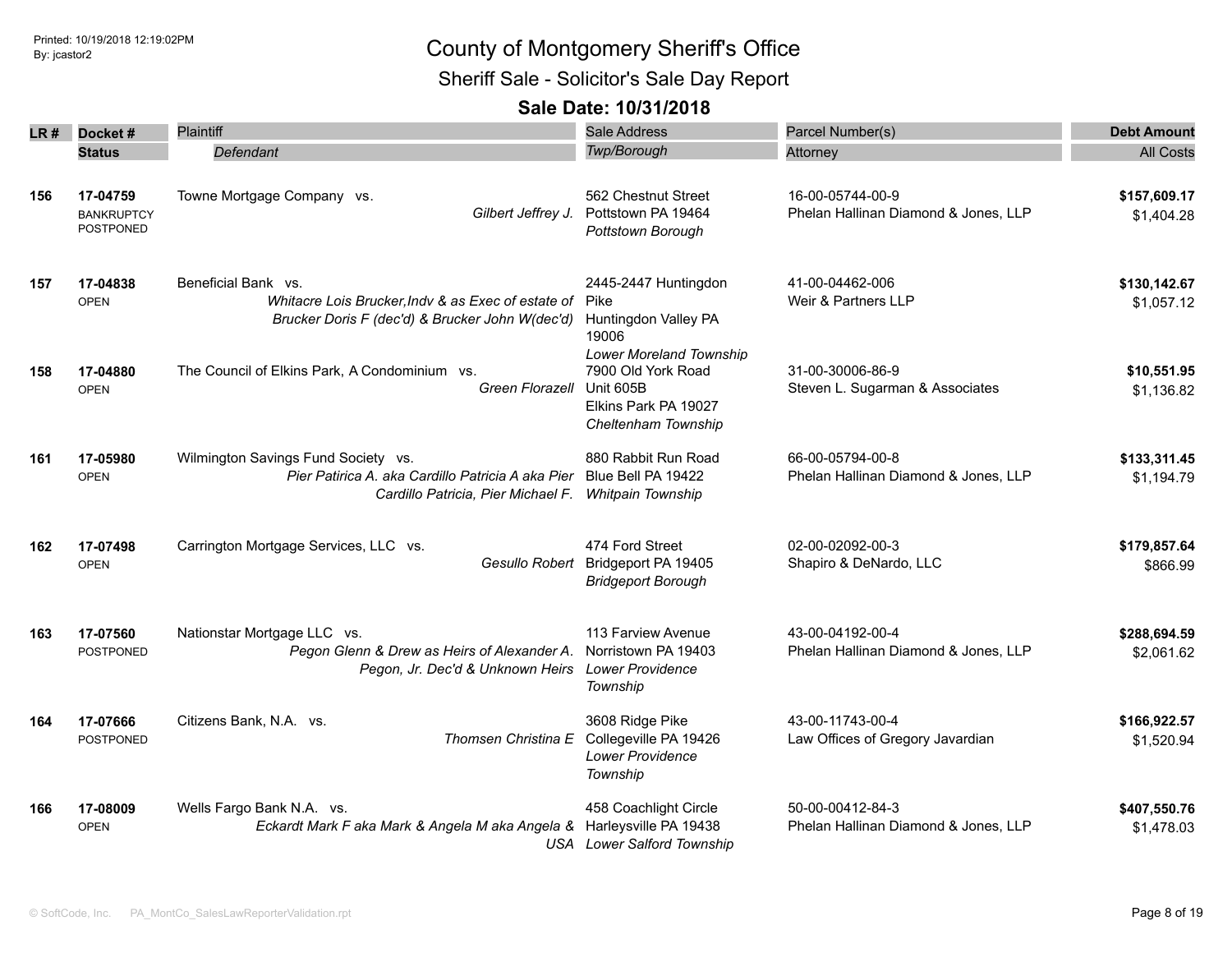Sheriff Sale - Solicitor's Sale Day Report

|     | LR# Docket#                                | <b>Plaintiff</b>                                                                                 | Sale Address                                                                               | Parcel Number(s)                                         | <b>Debt Amount</b>           |
|-----|--------------------------------------------|--------------------------------------------------------------------------------------------------|--------------------------------------------------------------------------------------------|----------------------------------------------------------|------------------------------|
|     | <b>Status</b>                              | Defendant                                                                                        | Twp/Borough                                                                                | Attorney                                                 | <b>All Costs</b>             |
| 167 | 17-08285<br><b>OPEN</b>                    | Wells Fargo Bank NA vs.<br>Hartz William H and Cericola-Hartz Cynthia                            | 511 Waldron Park Drive<br>Haverford PA 19041<br>Lower Merion Township                      | 40-00-63690-28-7<br>Shapiro & DeNardo, LLC               | \$2,300,359.10<br>\$1,210.49 |
| 170 | 17-09269<br><b>OPEN</b>                    | Bayview Loan Servicing, LLC vs.                                                                  | 35 West Third Avenue<br>Rees James C Collegeville PA 19426<br>Collegeville Borough         | 04-00-01939-00-1<br>KML Law Group, P. C.                 | \$751,986.02<br>\$988.03     |
| 174 | 17-09758<br><b>BANKRUPTCY</b><br>POSTPONED | Homeowners Association at the Twins at Monroe Court<br>VS.<br>Cross Cyrus & Elena aka Cina Elena | 4049 Harmon Court<br>Collegeville PA 19426<br>Skippack Township                            | 51-00-02860-00-5<br>Thomas E. Carluccio                  | \$12,125.39<br>\$1,844.58    |
| 178 | 17-10048<br><b>POSTPONED</b><br>BY COURT   | Federal National Mortgage Association vs.<br>Miller Carl and Fluellen Patricia                   | 919 Stanbridge Street<br>Norristown PA 19401<br>Norristown Borough                         | 13-00-35668-00-4<br>Martha E. Von Rosenstiel, P.C.       | \$99,635.27<br>\$2,661.32    |
| 179 | 17-12556<br>POSTPONED                      | Federal National Mortgage Association (Fannie Mae)<br>VS.<br>Duffy Sean & Cecilia                | 1219 Hunter Lane<br>Perkiomenville PA 18074<br><b>Upper Frederick Township</b>             | 55-00-00885-40-1<br>Martha E. Von Rosenstiel, P. C.      | \$220,307.06<br>\$2,034.42   |
| 180 | 17-14831<br>POSTPONED                      | PHH Mortgage Corporation vs.<br>Humphreys Richard L., Richard B., Christine V. and               | 465 Springdale Avenue<br>Hatboro PA 19040<br>Gwen M. Hatboro Borough                       | 08-00-05467-00-6<br>Phelan Hallinan Diamond & Jones, LLP | \$233,147.94<br>\$1,962.87   |
| 181 | 17-15107<br><b>OPEN</b>                    | School District of Cheltenham Township vs.<br>Schroeder, Ruhi Sultana                            | 8316 Tulpehocken Avenue<br>Elkins Park PA 19027<br>Cheltenham Township                     | 31-00-26740-00-4<br>Portnoff Law Associates Ltd.         | \$8,859.04<br>\$916.65       |
| 182 | 17-15172<br><b>OPEN</b>                    | Citibank, N.A. vs.<br>Kowit Richard S & USA                                                      | a/k/a B-65<br>8302 Old York Road<br>Apt B65<br>Elkins Park PA 19027<br>Cheltenham Township | 31-00-30107-00-3<br>Phelan Hallinan Diamond & Jones, LLP | \$199,004.98<br>\$1,822.89   |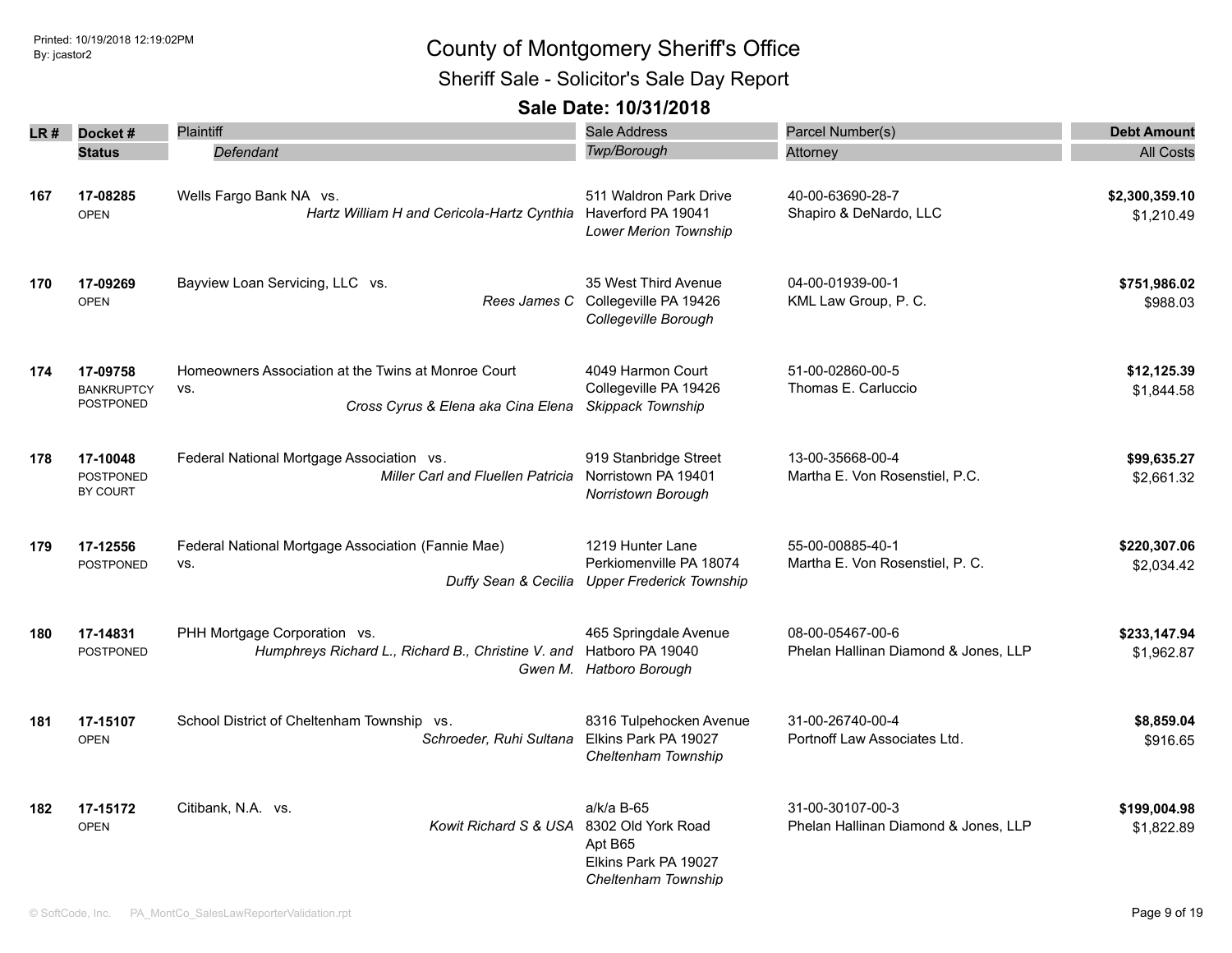Sheriff Sale - Solicitor's Sale Day Report

| LR# | Docket#                                           | <b>Plaintiff</b>                                                                                    | Sale Address                                                                       | Parcel Number(s)                                     | <b>Debt Amount</b>         |
|-----|---------------------------------------------------|-----------------------------------------------------------------------------------------------------|------------------------------------------------------------------------------------|------------------------------------------------------|----------------------------|
|     | <b>Status</b>                                     | Defendant                                                                                           | <b>Twp/Borough</b>                                                                 | Attorney                                             | <b>All Costs</b>           |
| 183 | 17-15503<br><b>POSTPONED</b><br>BY COURT          | Pacific Union Financial, LLC vs.<br>Lewis Irene N                                                   | 7904 Chandler Road<br>Glenside PA 19038<br>Cheltenham Township                     | 31-00-04858-00-7<br>McCabe, Weisberg & Conway, P. C. | \$212,304.10<br>\$2,383.91 |
| 184 | 17-15857<br><b>POSTPONED</b>                      | The Bank of New York Mellon vs.<br>Yorgey John & Pearl D. aka Pearl                                 | 244 South Pleasantview<br>Road<br>Pottstown PA 19464<br>Lower Pottsgrove Township  | 42-00-03304-00-2<br>Stern & Eisenberg, P.C.          | \$166,432.32<br>\$1,936.85 |
| 185 | 17-16221<br><b>BANKRUPTCY</b><br><b>POSTPONED</b> | Capital One, N.A. vs.<br>Cohen Charles Stewart and Ofelia                                           | 333 Rosemary Lane<br>Narberth PA 19072<br><b>Lower Merion Township</b>             | 40-00-53172-00-5<br>Milstead & Associates, LLC       | \$908,107.70<br>\$2,510.27 |
| 187 | 17-17444<br><b>OPEN</b>                           | The Bank of New York Mellon vs.<br>Weber William & Joyce A aka Joyce & USA                          | 265 Pamela Circle<br>Harleysville PA 19438<br>Lower Salford Township               | 50-00-03174-04-3<br>Stern & Eisenberg, PC            | \$224,641.25<br>\$1,959.26 |
| 195 | 17-19921<br><b>OPEN</b>                           | Pottstown School District vs.<br><b>Hefelfinger Brian</b>                                           | 766 Queen Street<br>Pottstown PA 19464<br>Pottstown Borough                        | 16-00-23024-00-9<br>Portnoff Law Associates, Ltd     | \$3,528.70<br>\$871.84     |
| 197 | 17-20191<br><b>POSTPONED</b>                      | Federal National Mortgage Association ("Fannie Mae")<br>VS.<br>Knott Kathleen S & William G (Dec'd) | 801 Roberts Road<br>Ambler PA 19002<br>Lower Gwynedd Township                      | 39-00-03757-00-2<br>Martha E. Von Rosenstiel, P.C.   | \$162,548.46<br>\$1,727.53 |
| 198 | 17-20862<br><b>POSTPONED</b>                      | Pennsylvania Housing Finance Agency vs.<br>Coletta Michael T                                        | 132 Sycamore Court<br>Collegeville PA 19426<br><b>Upper Providence</b><br>Township | 61-00-04934-16-2<br>Martha E. Von Rosenstiel, P.C.   | \$182,834.18<br>\$1,917.34 |
| 203 | 17-21666<br><b>OPEN</b>                           | U.S. Bank, N.A. vs.<br>Voci Jr. Anthony J., Pupo Sue-Yen & USA                                      | 425 Hidden River Road<br>Penn Valley PA 19072<br><b>Lower Merion Township</b>      | 40-00-25028-00-6<br>Shapiro & DeNardo, LLC           | \$446,635.35<br>\$1,247.45 |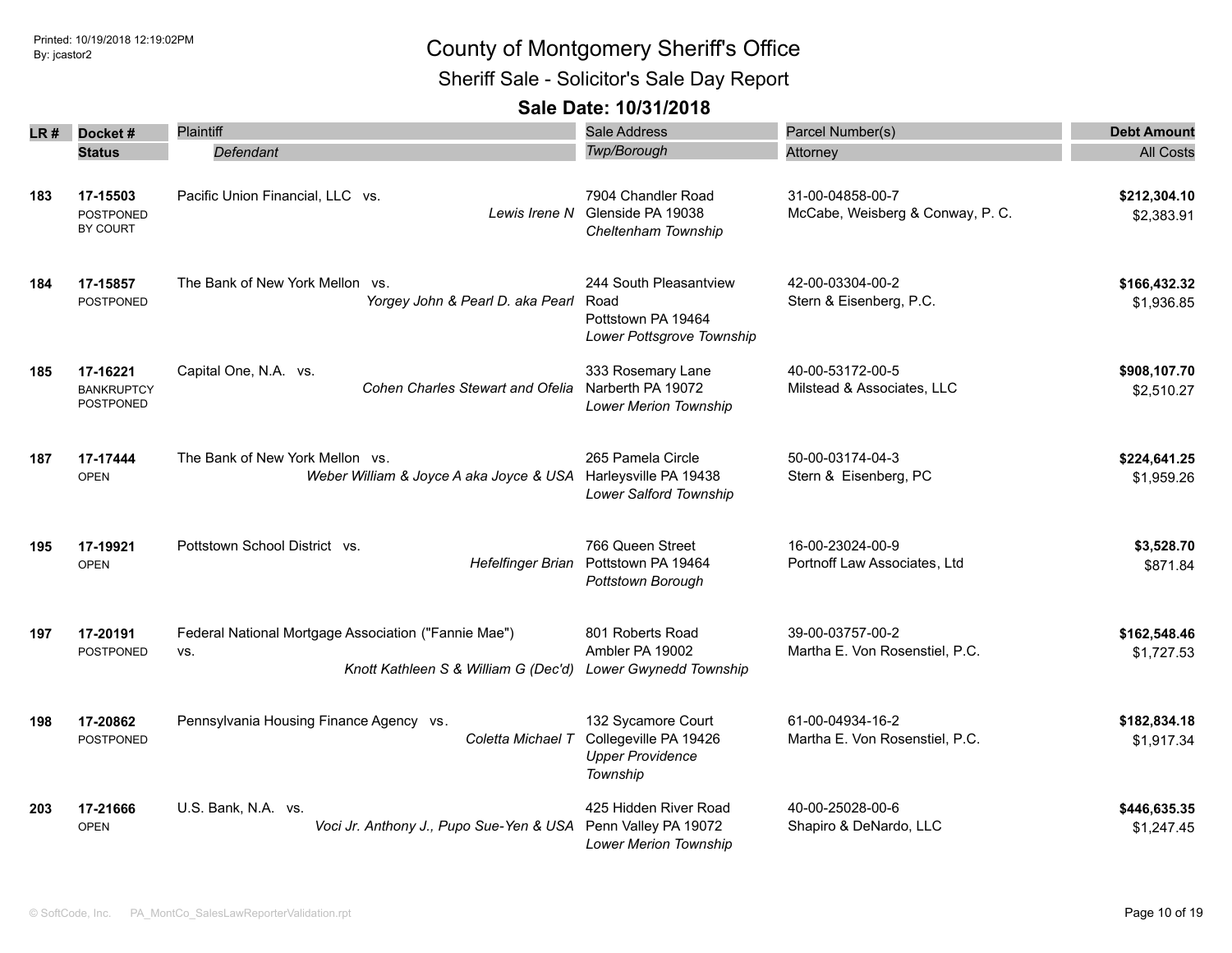Sheriff Sale - Solicitor's Sale Day Report

| LR#I | Docket#                                  | Plaintiff                                                                                                                                                      | Sale Address                                                                                          | Parcel Number(s)                                     | <b>Debt Amount</b>         |
|------|------------------------------------------|----------------------------------------------------------------------------------------------------------------------------------------------------------------|-------------------------------------------------------------------------------------------------------|------------------------------------------------------|----------------------------|
|      | <b>Status</b>                            | Defendant                                                                                                                                                      | Twp/Borough                                                                                           | Attorney                                             | <b>All Costs</b>           |
| 204  | 17-21942<br><b>POSTPONED</b>             | KeyBank N.A. vs.<br>Rowland John R. aka Roland, III John R. Individually<br>& Known Heir of Rowland Kimberly A & Unknown Heirs<br>of Rowland Kimberly A.       | 707 North Hanover Street<br>Pottstown PA 19464<br><b>Pottstown Borough</b>                            | 16-00-13308-00-5<br>Udren Law Offices, PC            | \$42,650.21<br>\$1,611.72  |
| 206  | 17-22747<br>POSTPONED                    | Nationstar Mortgage LLC vs.<br>Galardi Liane Solely as Heir of Galardi Michael J<br>(Dec'd), Unknown Heirs of Galardi Michael J (Dec'd), &<br>Sandra J (Dec'd) | 277 South Main Street<br>Ambler PA 19002<br>Ambler Borough                                            | 01-00-02902-00-4<br>KML Law Group, P.C.              | \$173,231.72<br>\$1,958.76 |
| 207  | 17-22844<br><b>POSTPONED</b><br>BY COURT | Bank of America, N.A. vs.<br>Kittredge Christopher                                                                                                             | 217 Green Street<br>Lansdale PA 19446<br>Lansdale Borough                                             | 11-00-06956-00-8<br>McCabe, Weisberg & Conway, P. C. | \$219,942.24<br>\$2,012.57 |
| 208  | 17-22947<br><b>OPEN</b>                  | Wells Fargo Bank, N.A. vs.<br>Vosacek Virginia R aka Virginia & Carl W., Sr. Cheltenham PA 19012                                                               | 532 Jefferson Avenue<br>Cheltenham Township                                                           | 31-00-15418-40-9<br>Manley Deas Kochalski, LLC       | \$200,541.77<br>\$1,075.81 |
| 210  | 17-23641<br><b>POSTPONED</b>             | New Penn Financial, LLC vs.<br>Thomas Cynthia F aka Cynthia                                                                                                    | 209 Brookdale Court<br>aka Lot 72 Brookdale Court<br>Dresher PA 19025<br><b>Upper Dublin Township</b> | 54-00-02708-34-3<br>KML Law Group, P.C.              | \$262,632.31<br>\$1,661.11 |
| 212  | 17-24026<br><b>POSTPONED</b>             | MTGLQ Investors, L.P. vs.<br>Custer Richard W                                                                                                                  | 519 Church Street<br>Royersford PA 19468<br><b>Royersford Borough</b>                                 | 19-00-00880-00-1<br>Martha E. Von Rosenstiel, P. C.  | \$69,244.54<br>\$1,600.19  |
| 213  | 17-24120<br><b>POSTPONED</b>             | Deutsche Bank National Trust Company vs.<br>Walker-Williams Stacy a/k/a Walker-Johnson a/k/a                                                                   | 7905 Hidden Lane<br>Elkins Park PA 19027<br>Walker-Johns Cheltenham Township                          | 31-00-14434-00-7<br>Milstead & Associates, LLC       | \$613,943.19<br>\$1,935.77 |
| 215  | 17-25075<br><b>POSTPONED</b><br>BY COURT | Arvest Central Mortgage Company vs.<br>Webb Paul D & Sullivan Linda J                                                                                          | 3001 Leaf Lane<br>Royersford PA 19468<br><b>Limerick Township</b>                                     | 37-00-00209-00-6<br>Stern & Eisenberg PC             | \$387,835.95<br>\$2,577.72 |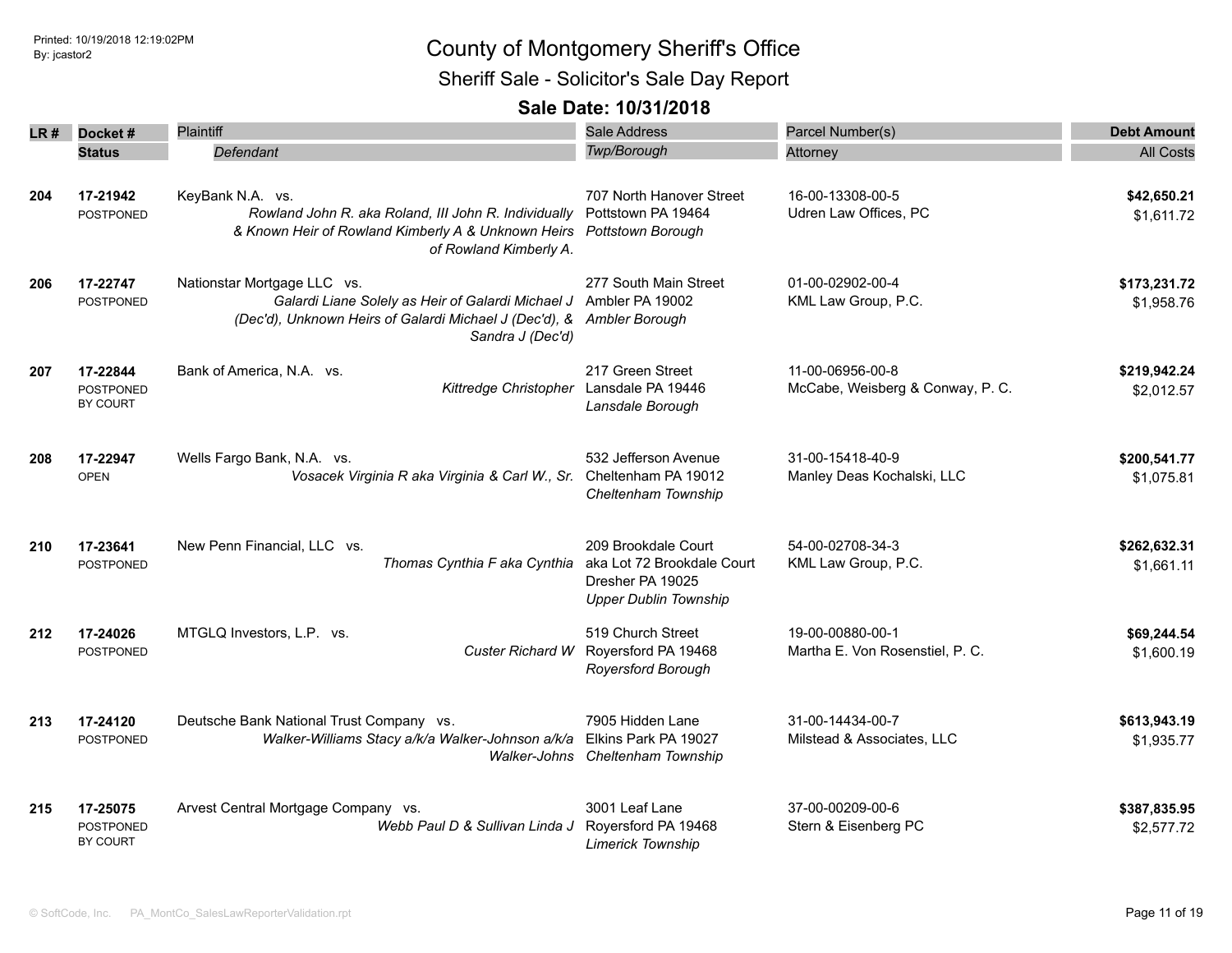Sheriff Sale - Solicitor's Sale Day Report

| LR # | Docket#                      | Plaintiff                                                                                | Sale Address                                                                           | Parcel Number(s)                                                    | <b>Debt Amount</b>         |
|------|------------------------------|------------------------------------------------------------------------------------------|----------------------------------------------------------------------------------------|---------------------------------------------------------------------|----------------------------|
|      | <b>Status</b>                | Defendant                                                                                | <b>Twp/Borough</b>                                                                     | Attorney                                                            | <b>All Costs</b>           |
| 0    | 17-25142<br><b>OPEN</b>      | HSBC Bank USA, N.A. vs.<br>Magliochetti Karen M & Butler James R                         | 1750 Karen Drive<br>Pottstown PA 19464<br>Lower Pottsgrove Township                    | 42-00-04986-09-3<br>Udren Law Office, P.C.                          | \$239,499.96<br>\$1,077.20 |
| 217  | 17-25165<br><b>OPEN</b>      | Wells Fargo Bank, NA vs.<br>Maloney Kevin Z                                              | 4123 Daisy Lane<br><b>Plymouth Meeting PA</b><br>19462<br>Whitemarsh Township          | 65-00-02842-38-7<br>Manley Deas Kochalski LLC                       | \$376,799.40<br>\$1,208.87 |
| 218  | 17-25237<br><b>POSTPONED</b> | U.S. Bank N.A. vs.<br>Lamback Eric & USA                                                 | 751 Germantown Pike<br>Lafayette Hill PA 19444<br>Whitemarsh Township                  | 65-00-04231-00-6<br>Phelan Hallinan Diamond & Jones, LLP            | \$742,756.54<br>\$1,695.35 |
| 219  | 17-25506<br>POSTPONED        | PNC Mortgage vs.<br>Harrigan Marilyn T.                                                  | 123 Township Line Road<br>Jenkintown PA 19046<br>Cheltenham Township                   | 31-00-26623-00-4<br>KML Law Group, P.C.                             | \$216,063.85<br>\$1,793.20 |
| 220  | 17-25552<br><b>POSTPONED</b> | Weichert Financial Services vs.<br>McKinnie Mark P. & Hakim Tamika                       | 117 Hanover Drive<br>Pottstown PA 19464<br><b>Upper Pottsgrove Township</b>            | 60-00-01417-04-4;60-00-01384-00-5<br>McCabe Weisberg & Conway, P.C. | \$194,826.68<br>\$1,995.14 |
| 221  | 17-25862<br><b>OPEN</b>      | LSF9 Master Participation Trust vs.<br>Catral Josaphat R. & Lisa B aka Cicchetti Lisa A. | 100 Gwynmont Drive<br>North Wales PA 19454<br><b>Montgomery Township</b>               | 46-00-01035-00-8<br>Weltman, Weinberg & Reis Co., LPA               | \$468,206.40<br>\$1,126.17 |
| 222  | 17-25885<br><b>OPEN</b>      | M&T Bank vs.<br>Brooks Amy and Derrick 3565 Barbara Lane                                 | aka Barbara Drive<br>Harleysville PA 19438                                             | 51-00-00112-00-8<br>KML Law Group, P. C.                            | \$391,407.96<br>\$1,071.42 |
| 223  | 17-26205<br><b>OPEN</b>      | LSF10 Master Participation Trust vs.<br>Scarborough Claude C aka Claude C, Jr & Rhonda F | 1000 W. Church Road<br>aka 1000 Church Road<br>Wyncote PA 19095<br>Cheltenham Township | 31-00-06820-00-7<br>Richard M. Squire & Associates, LLC             | \$440,637.18<br>\$1,224.48 |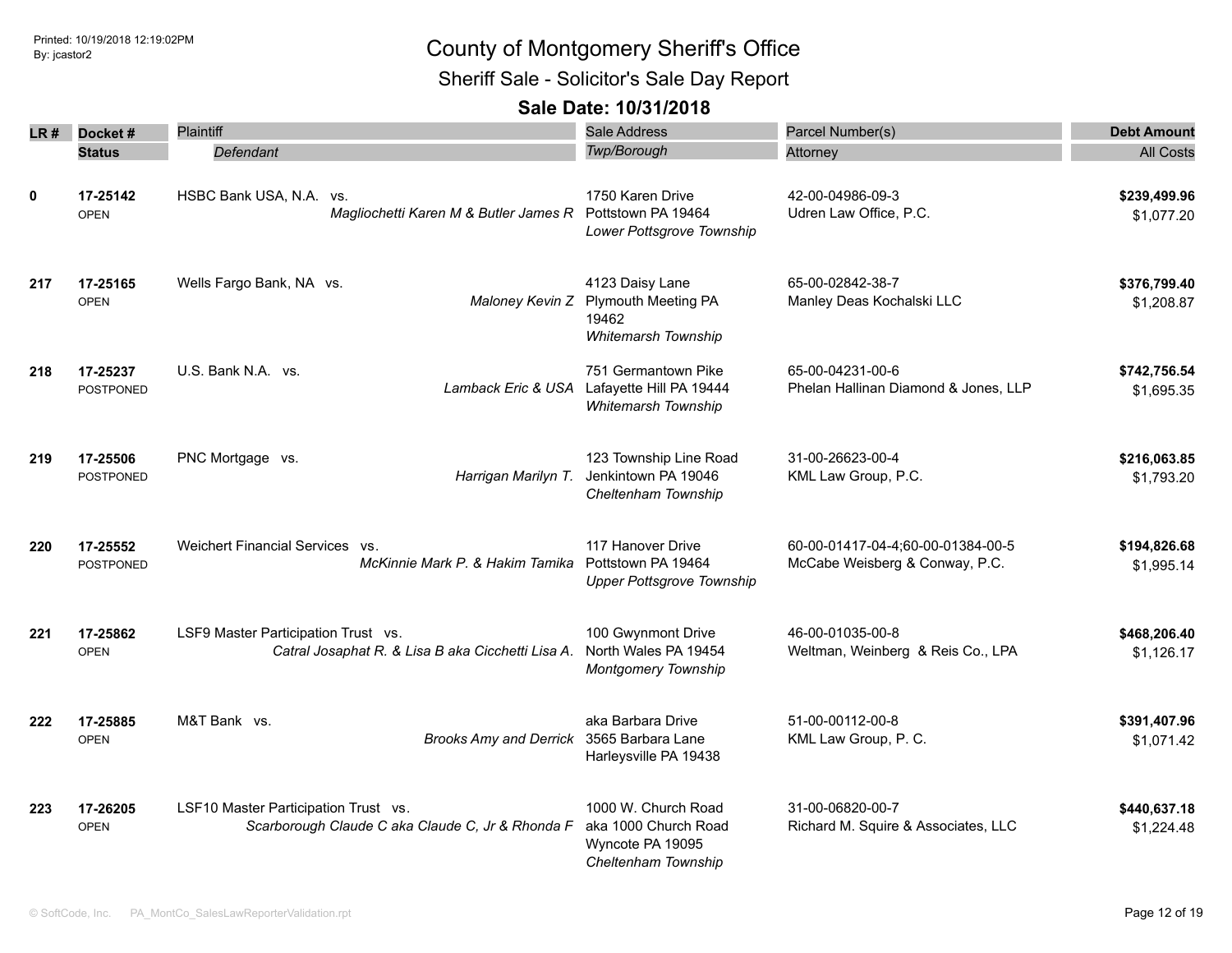Sheriff Sale - Solicitor's Sale Day Report

| LR # | Docket#          | Plaintiff                                                                                               | Sale Address                   | Parcel Number(s)                           | <b>Debt Amount</b> |
|------|------------------|---------------------------------------------------------------------------------------------------------|--------------------------------|--------------------------------------------|--------------------|
|      | <b>Status</b>    | Defendant                                                                                               | Twp/Borough                    | Attorney                                   | <b>All Costs</b>   |
|      |                  |                                                                                                         |                                |                                            |                    |
| 224  | 17-26487         | HSBC Bank USA, N.A. vs.                                                                                 | 8829 Duveen Drive              | 52-00-05160-09-8                           | \$149,324.77       |
|      | <b>POSTPONED</b> | Weiss Daniel B & Susan M aka Susan aka S M                                                              | Wyndmoor PA 19038              | Phelan Hallinan Diamond & Jones, LLP       | \$1,742.41         |
|      | BY COURT         |                                                                                                         | Springfield Township           |                                            |                    |
|      |                  |                                                                                                         |                                |                                            |                    |
| 225  | 17-26517         | Wilmington Savings Fund Society vs.                                                                     | 116 North Essex Avenue         | 12-00-01174-00-2                           | \$367,704.26       |
|      | <b>POSTPONED</b> | Rice Thomas G.                                                                                          | aka 116 Essex Avenue           | Hladik Onorato and Federman, LLP           | \$1,823.94         |
|      |                  |                                                                                                         | Narberth PA 19072              |                                            |                    |
|      |                  |                                                                                                         | Narberth Borough               |                                            |                    |
| 227  | 17-26594         | JPMorgan Chase Bank, N.A. vs.                                                                           | 22 Cochise Lane                | 61-00-00900-40-7                           | \$193,571.23       |
|      | <b>POSTPONED</b> | Nailon Patricia A and Francis M (Dec'd)                                                                 | Royersford PA 19468            | Phelan Hallinan Diamond & Jones, LLP       | \$1,993.85         |
|      | BY COURT         |                                                                                                         | <b>Upper Providence</b>        |                                            |                    |
|      |                  |                                                                                                         | Township                       |                                            |                    |
| 229  | 17-26852         | American Heritage Federal Credit Union vs.                                                              | 376 South Main Street          | 22-02-01522-00-2                           | \$53,908.69        |
|      | <b>POSTPONED</b> | DeCarme Grace, Michelle & Dennis, Jr & Wallace                                                          | Telford PA 18969               | Martha E. Von Rosenstiel, P. C.            | \$2,365.06         |
|      |                  | Cheryl as Heirs of DeCarme Dennis L (Dec'd), Unknown                                                    | <b>Telford Borough</b>         |                                            |                    |
|      |                  | Heirs of DeCarme Dennis L (Dec'd)                                                                       |                                |                                            |                    |
| 233  | 17-27272         | U.S. Bank N.A. vs.                                                                                      | 1620 Heard Drive               | 54-00-08190-56-7                           | \$529,753.27       |
|      | <b>OPEN</b>      | Maneckshaw Nainshad, Indv & Pers Rep of the                                                             | Maple Glen PA 19002            | RAS Citron Law Offices                     | \$1,489.30         |
|      |                  | Estate of Manekshaw Yasmin aka Yasmin M aka Yasmin                                                      | <b>Upper Dublin Township</b>   |                                            |                    |
|      |                  | Nainshad (Dec'd), Zahin N & Zarnosh N as Heirs, Estate                                                  |                                |                                            |                    |
|      |                  | of Y. Manekshaw, Unknown Heirs, USA and                                                                 |                                |                                            |                    |
| 234  | 17-27497         | USAA Federal Savings Bank vs.<br>Martinez-Colon Ana P. Administratrix of the Estate of Hatboro PA 19040 | 410 North York Road            | 08-00-06283-50-4<br>Shapiro & DeNardo, LLC | \$324,878.77       |
|      | <b>OPEN</b>      | Martinez Migdalia (Dec'd)                                                                               | Hatboro Borough                |                                            | \$1,180.92         |
|      |                  |                                                                                                         |                                |                                            |                    |
| 235  | 17-27871         | Home Point Financial Corporation vs.                                                                    | 34 Prospect Avenue             | 40-00-47944-00-4                           | \$295,610.85       |
|      | <b>OPEN</b>      | Williams, John H III                                                                                    | Bryn Mawr PA 19010             | Phelan Hallinan Diamond & Jones, LLP       | \$1,013.92         |
|      |                  |                                                                                                         | <b>Lower Merion Township</b>   |                                            |                    |
|      |                  |                                                                                                         | 550 School House Lane          | 59-00-15772-00-9                           |                    |
| 237  | 17-27927         | Sunwest Mortgage Company, Inc. vs.<br><b>Troyer Graham</b>                                              | Willow Grove PA 19090          | Powers Kirn & Associates, LLC              | \$222,506.87       |
|      | <b>OPEN</b>      |                                                                                                         | <b>Upper Moreland Township</b> |                                            | \$1,118.78         |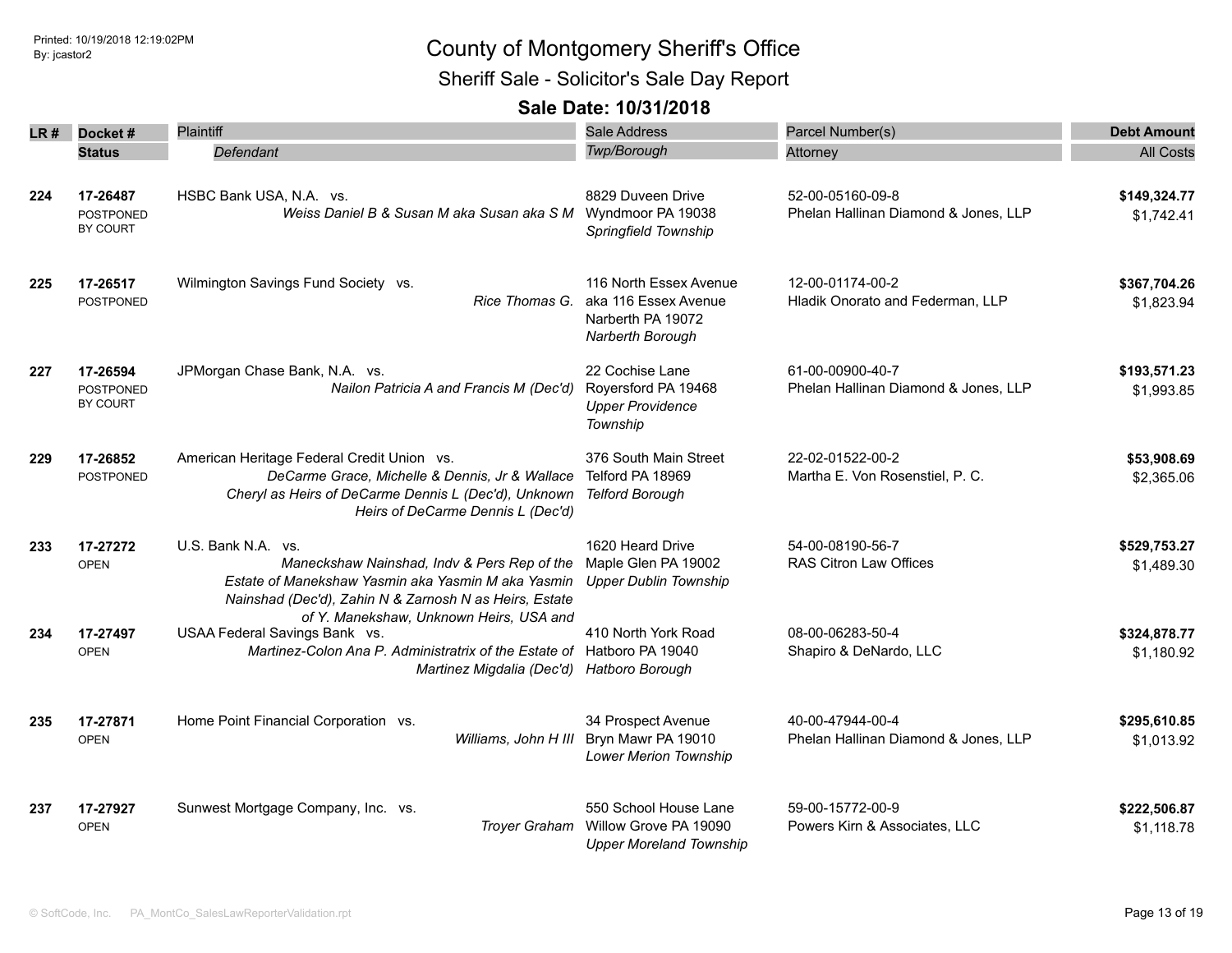Sheriff Sale - Solicitor's Sale Day Report

| LR # | Docket#                                  | Plaintiff                                                                                                                                                                                    | <b>Sale Address</b>                                                                          | Parcel Number(s)                                         | <b>Debt Amount</b>         |
|------|------------------------------------------|----------------------------------------------------------------------------------------------------------------------------------------------------------------------------------------------|----------------------------------------------------------------------------------------------|----------------------------------------------------------|----------------------------|
|      | <b>Status</b>                            | Defendant                                                                                                                                                                                    | Twp/Borough                                                                                  | Attorney                                                 | <b>All Costs</b>           |
| 238  | 17-27937<br><b>OPEN</b>                  | KeyBank, N.A. vs.<br>Murphy Laura Lynn & Andrews Lorraine L., Known Pottstown PA 19464<br>Heirs of Ronald Large a/k/a Ronald R.Known Heir of<br>Ronald Large a/k/a Ronald R. & Unknown Heirs | 472 Spruce Street<br><b>Pottstown Borough</b>                                                | 16-00-27620-00-3<br>KML Law Group, P.C.                  | \$47,902.36<br>\$1,021.30  |
| 240  | 17-28897<br><b>POSTPONED</b>             | Successors Assigns under Ronald Large a/k/a Ronald R.<br>Wells Fargo Bank, N.A. vs.<br>Kirby Patricia A.                                                                                     | 135 Barley Sheaf Drive<br>Norristown PA 19403<br><b>East Norriton Township</b>               | 33-00-00539-62-5<br>Phelan Hallinan Diamond & Jones, LLP | \$183,886.95<br>\$1,482.28 |
| 244  | 17-29339<br><b>POSTPONED</b>             | LoanCare, LLC vs.<br>Campbell Alana                                                                                                                                                          | 412 Centre Avenue<br><b>Unit 412</b><br>Norristown PA 19403<br><b>West Norriton Township</b> | 63-00-04865-09-4<br>McCabe, Weisberg & Conway, LLC       | \$98,459.77<br>\$1,627.86  |
| 245  | 17-29389<br><b>POSTPONED</b><br>BY COURT | Wilmington Trust National Association vs.<br>Murray Eugene                                                                                                                                   | 472 North Washington<br>Street<br>Pottstown PA 19464<br>Pottstown Borough                    | 16-00-32080-00-7<br>KML Law Group, P. C.                 | \$154,178.15<br>\$1,650.36 |
| 246  | 18-00175<br><b>POSTPONED</b>             | Ocwen Loan Servicing, LLC vs.<br>Baxter, II, Dennis & Jannet E.                                                                                                                              | 109 Sassafrass Drive<br>North Wales PA 19454<br><b>Montgomery Township</b>                   | 46-00-03287-04-2<br>RAS Citron Law Offices               | \$234,377.83<br>\$1,827.51 |
| 247  | 18-00305<br><b>OPEN</b>                  | LSF9 Master Participation Trust vs.                                                                                                                                                          | 158 West Seventh Avenue<br>Wosczyna Richard E Conshohocken PA 19428<br>Conshohocken Borough  | 05-00-08020-00-3<br>Richard M. Squire & Associates       | \$272,092.78<br>\$1,008.38 |
| 251  | 18-00618<br><b>POSTPONED</b>             | Wells Fargo Bank, NA vs.<br>McGinnis Joseph P.                                                                                                                                               | 814 Ridge Road<br>Telford PA 18969<br>Salford Township                                       | 44-00-01186-00-3<br>Phelan Hallinan Diamond & Jones, LLP | \$239,027.87<br>\$1,787.82 |
| 252  | 18-01024<br><b>POSTPONED</b>             | American Heritage Federal Credit Union vs.<br>Mina Joseph A & Kathleen J.                                                                                                                    | 1912 Koffel Road<br>Hatfield PA 19440<br><b>Hatfield Township</b>                            | 35-00-05014-00-9<br>Martha E. Von Rosenstiel, P.C.       | \$232,719.47<br>\$1,727.81 |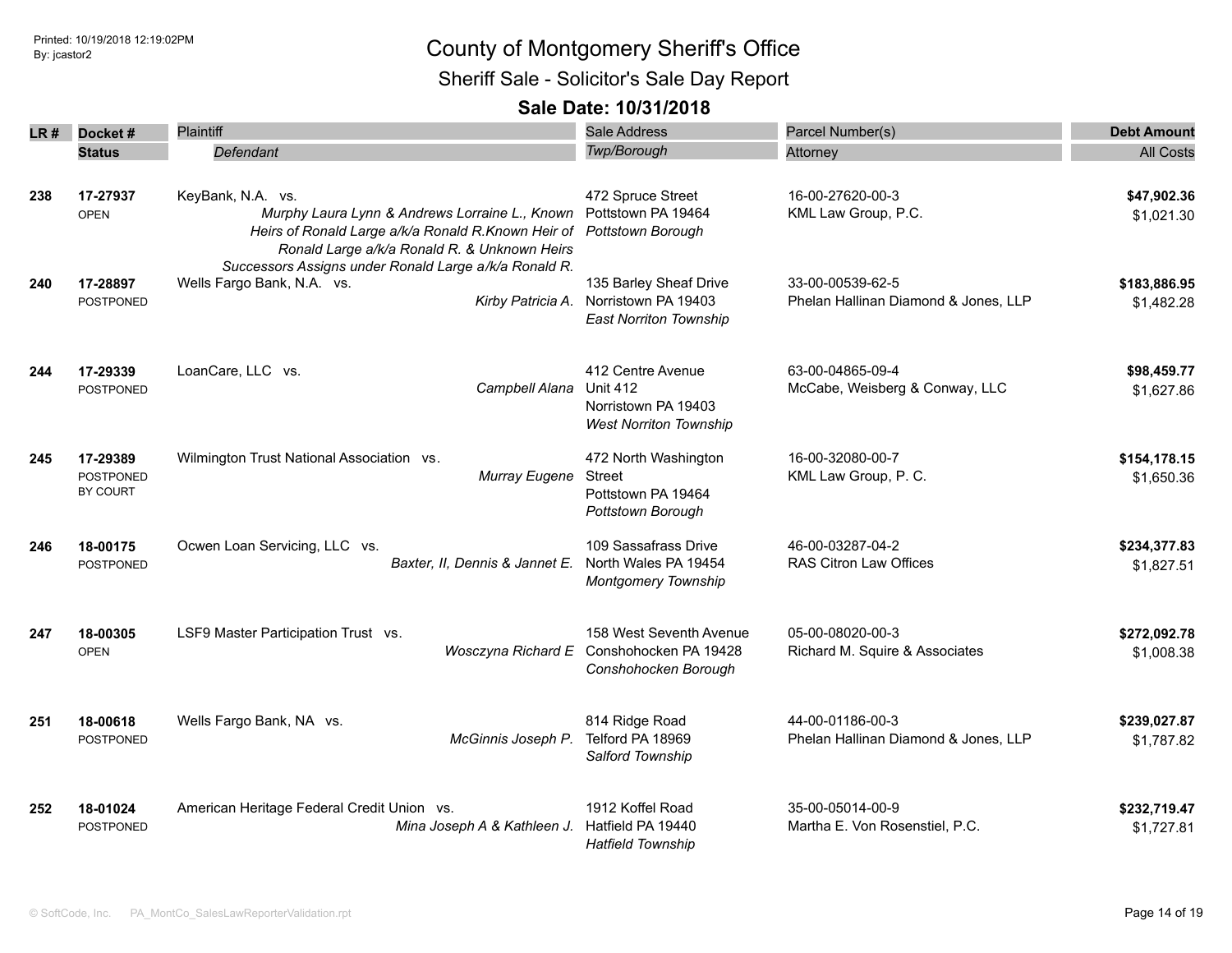Sheriff Sale - Solicitor's Sale Day Report

| LR # | Docket#                      | Plaintiff                                                                                            | <b>Sale Address</b>                                                                             | Parcel Number(s)                                                | <b>Debt Amount</b>         |
|------|------------------------------|------------------------------------------------------------------------------------------------------|-------------------------------------------------------------------------------------------------|-----------------------------------------------------------------|----------------------------|
|      | <b>Status</b>                | Defendant                                                                                            | Twp/Borough                                                                                     | Attorney                                                        | <b>All Costs</b>           |
| 253  | 18-01029<br><b>POSTPONED</b> | Penn Community Bank vs.<br>DeShong Paul R & Kathryn W                                                | 300 Fourth Street<br>East Greenville PA 18041<br>East Greenville Borough                        | 06-00-01396-00-2<br>Grim, Biehn & Thatcher                      | \$49,862.72<br>\$1,845.24  |
| 257  | 18-02309<br><b>OPEN</b>      | Pennsylvania Housing Finance Agency vs.<br>Pritz Phyllis B.                                          | 1310 Wunderland Road<br>Abington PA 19001<br>Abington Township                                  | 30-00-74676-00-3<br><b>KML Law Group</b>                        | \$168,661.25<br>\$1,104.00 |
| 258  | 18-02538<br><b>OPEN</b>      | Specialized Loan Servicing LLC vs.<br>Jacobs Nikisha K. & Orwell                                     | 7614 Brookfield Road<br>Cheltenham PA 19012<br>Cheltenham Township                              | 31-00-03571-00-7<br>Phelan Hallinan Diamond & Jones, LLP        | \$401,664.46<br>\$1,009.65 |
| 262  | 18-03098<br>POSTPONED        | Federal National Mortgage Assciation ("Fannie Mae")<br>VS.<br>Musselman Derek & Kornicker Michelle L | 62 West Fourth Street<br>Pottstown PA 19464<br>Pottstown Borough                                | 16-00-09928-00-1<br>Martha E. Von Rosenstiel, P.C.              | \$114,857.77<br>\$1,862.31 |
| 264  | 18-03223<br><b>OPEN</b>      | Nationstar Morgage LLC vs.<br>Mason Michael J. & Doris E.                                            | 222 Washington Street<br>Royersford PA 19468<br>Royersford Borough                              | 19-00-04948-00-1<br>Shapiro & DeNardo, LLC                      | \$137,547.14<br>\$965.16   |
| 265  | 18-03399<br>POSTPONED        | Wells Fargo Bank, N.A. vs.<br>Brace, Jr. Gregory J                                                   | 1578 Prospect Avenue<br>and Adjancent Vacant Land<br>Willow Grove PA 19090<br>Abington Township | 30-00-54688-00-2; 30-00-54684-00-6<br>Manley Deas Kochalski LLC | \$167,141.01<br>\$2,490.33 |
| 266  | 18-03439<br><b>OPEN</b>      | Towne Mortgage Company vs.<br><b>Strohmier Matthew</b>                                               | 304 Laurel Drive<br>Royersford PA 19468<br><b>Limerick Township</b>                             | 37-00-01448-36-9<br>Phelan Hallinan Diamond & Jones, LLP        | \$232,258.42<br>\$1,027.32 |
| 268  | 18-03702<br>POSTPONED        | M&T Bank vs.<br>Whittaker Joshua C aka Joshua W                                                      | 64 West 4th Street<br>Pottstown PA 19464<br>Pottstown Borough                                   | 16-00-09932-00-6<br>KML Law Group P.C.                          | \$69,542.71<br>\$1,521.21  |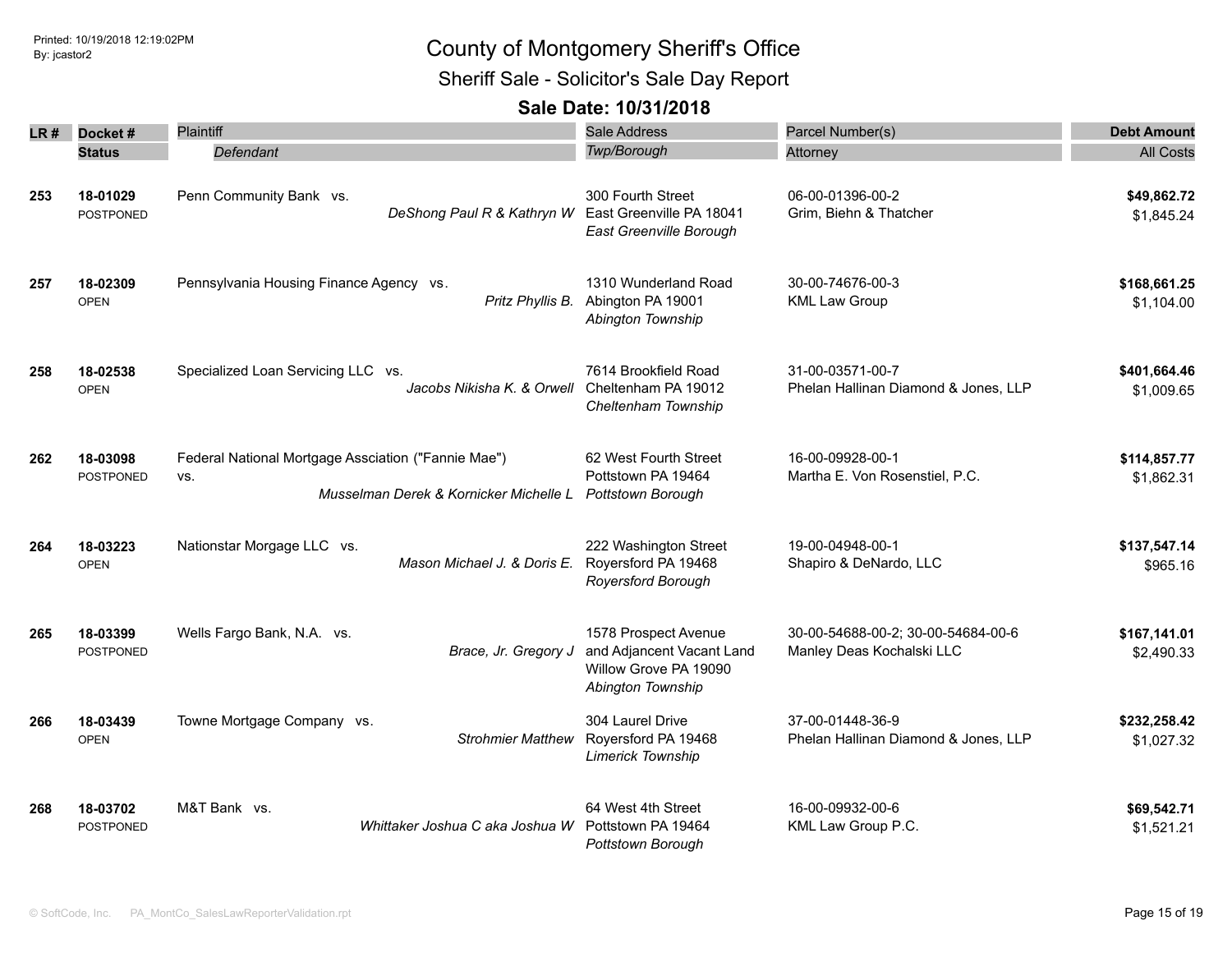Sheriff Sale - Solicitor's Sale Day Report

| LR # | Docket#                                    | Plaintiff                                                                                                                                                                                     | Sale Address                                                                                                           | Parcel Number(s)                                         | <b>Debt Amount</b>         |
|------|--------------------------------------------|-----------------------------------------------------------------------------------------------------------------------------------------------------------------------------------------------|------------------------------------------------------------------------------------------------------------------------|----------------------------------------------------------|----------------------------|
|      | <b>Status</b>                              | Defendant                                                                                                                                                                                     | Twp/Borough                                                                                                            | Attorney                                                 | <b>All Costs</b>           |
| 269  | 18-03721<br><b>BANKRUPTCY</b><br>POSTPONED | Ocwen Loan Servicing, LLC vs.<br>Oscar Mark A                                                                                                                                                 | 1554 Garden Road<br>Lansdale PA 19446<br><b>Hatfield Township</b>                                                      | 35-00-03967-00-3<br>Stern & Eisenberg PC                 | \$248,669.60<br>\$1,796.96 |
| 270  | 18-03791<br><b>OPEN</b>                    | U.S. Bank N.A. vs.                                                                                                                                                                            | 859 Valley View Road<br>Forster, Scott C Flourtown PA 19031<br>Whitemarsh Township                                     | 65-00-12187-00-6<br><b>RAS Citron Law Offices</b>        | \$248,053.85<br>\$1,061.28 |
| 271  | 18-03797<br><b>OPEN</b>                    | Nationstar Mortgage LLC vs.<br>Isom Cynthia D. aka Prostock Cynthia D.                                                                                                                        | 36 Ross Street<br>Norristown Assessed<br><b>Plymouth Meeting PA</b><br>19462                                           | 49-00-10690-00-7<br>Shapiro & DeNardo, LLC               | \$51,267.32<br>\$1,008.59  |
| 272  | 18-03813<br><b>OPEN</b>                    | PHH Mortgage Corporation vs.<br>Camilari Teresa a/k/a Teresa M.                                                                                                                               | <b>Plymouth Township</b><br>a/k/a 807 W Third Street<br>807 West Third Street<br>Lansdale PA 19446<br>Lansdale Borough | 11-00-16440-00-1<br>Phelan Hallinan Diamond & Jones, LLP | \$187,350.93<br>\$1,167.54 |
| 273  | 18-03815<br><b>POSTPONED</b>               | Santander Bank, N.A. vs.<br>Luber Edward & Barbara R.                                                                                                                                         | 50 Belmont Avenue Unit<br>1008<br>aka Apt 1008<br>Bala Cynwyd PA 19004                                                 | 40-00-05081-51-3<br>Phelan Hallinan Diamond & Jones, LLP | \$115,914.75<br>\$1,990.35 |
| 277  | 18-04682<br><b>OPEN</b>                    | Santander Bank, N.A. vs.<br>Metschulat Max J.                                                                                                                                                 | <b>Lower Merion Township</b><br>104 Centre Avenue<br>a/k/a 104 Centre Avenue<br>Condo 104<br>Norristown PA 19403-3219  | 63-00-04864-03-2<br>Phelan Hallinan Diamond & Jones, LLP | \$62,404.07<br>\$1,046.03  |
| 278  | 18-04943<br><b>OPEN</b>                    | Citizens Bank, N.A. vs.<br>DeRitis Daniel P. & DeRitas Christopher A. as Schwenksville PA 19473<br>Co-Reps of the Estate of DeRitis Diane aka Diane Marie Lower Frederick Township<br>(Dec'd) | <b>West Norriton Township</b><br>49 Game Farm Road                                                                     | 38-00-02703-48-1<br>Law Office of Gregory Javardian, LLC | \$124,275.75<br>\$2,160.35 |
| 279  | 18-05002<br><b>OPEN</b>                    | Wells Fargo Bank, NA vs.<br>Livers Kelly AKA Kelly A.                                                                                                                                         | 307 West Race Street<br>Pottstown PA 19464<br><b>West Pottsgrove Township</b>                                          | 64-00-03997-00-7<br>Manley Deas Kochalski, LLC           | \$108,591.69<br>\$1,018.06 |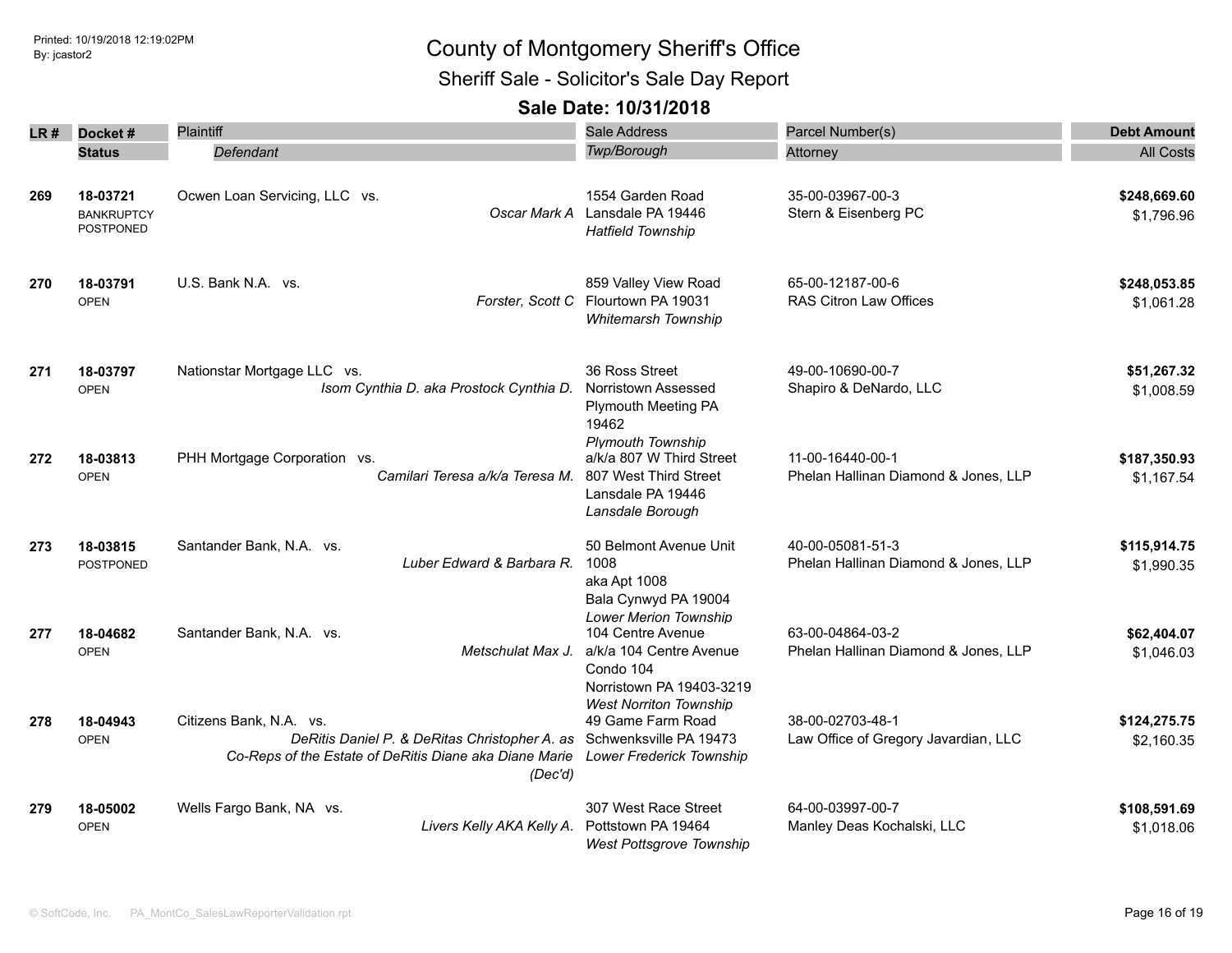Sheriff Sale - Solicitor's Sale Day Report

| LR # | Docket#                      | Plaintiff                                                                                         | <b>Sale Address</b>                                                              | Parcel Number(s)                                         | <b>Debt Amount</b>         |
|------|------------------------------|---------------------------------------------------------------------------------------------------|----------------------------------------------------------------------------------|----------------------------------------------------------|----------------------------|
|      | <b>Status</b>                | Defendant                                                                                         | Twp/Borough                                                                      | Attorney                                                 | <b>All Costs</b>           |
| 281  | 18-05235<br><b>POSTPONED</b> | Wells Fargo Bank, N.A. vs.<br>Santaniello Nicholas & Hoke Amy T.                                  | 156 Stone Hill Drive<br>Pottstown PA 19464<br><b>Upper Pottsgrove Township</b>   | 60-00-00421-47-2<br>Phelan Hallinan Diamond & Jones, LLP | \$250,135.02<br>\$1,706.28 |
| 283  | 18-05388<br><b>OPEN</b>      | Harleysville Bank vs.<br>Temple Jarrett R. & Gries Christina L. AKA Temple Schwenksville PA 19473 | 106 Creekside Way<br>Christina AKA Christina L. Lower Frederick Township         | 38-00-00216-45-7<br>Hladik Onorato and Fedrman, LLP      | \$355,723.62<br>\$2,181.07 |
| 285  | 18-06007<br><b>OPEN</b>      | Lakeview Loan Servicing, LLC vs.<br>Cornejo Jorge                                                 | 114 Susan Constant Court<br>Norristown PA 19401<br><b>East Norriton Township</b> | 33-00-06729-13-2<br>Stern & Eisenberg, PC                | \$205,029.64<br>\$1,061.05 |
| 287  | 18-06307<br><b>POSTPONED</b> | Deutsche Bank National Trust Company vs.<br>Reese D'Mont D aka Dmont & USA                        | 8311 Childs Road<br>Glenside PA 19038<br>Springfield Township                    | 52-00-03526-00-4<br>Phelan Hallinan Diamond & Jones, LLP | \$484,530.16<br>\$1,842.27 |
| 288  | 18-06344<br><b>OPEN</b>      | Wells Fargo Bank, N.A. vs.<br>O'Connor Shawn and Danielle                                         | 124 East Chestnut Street<br>Norristown PA 19401<br>Norristown Borough            | 13-00-08448-00-8<br>Manley Deas Kochalski, LLC           | \$80,540.50<br>\$998.20    |
| 291  | 18-07275<br><b>POSTPONED</b> | US Bank N.A. vs.<br>Sechrist, III John F. & Terri L.                                              | 773 North Charlotte Street<br>Pottstown PA 19464<br>Pottstown Borough            | 16-00-04180-00-7<br>KML Law Group, P.C.                  | \$117,746.88<br>\$1,630.67 |
| 292  | 18-07644<br><b>OPEN</b>      | Pacific Union Financial, LLC vs.<br>Argue Dawn A.                                                 | 1102 Center Avenue<br>Pottstown PA 19464<br>Pottstown Borough                    | 16-00-02967-00-5<br>McCabe, Weisberg & Conway, LLC       | \$130,758.09<br>\$933.98   |
| 293  | 18-07734<br><b>OPEN</b>      | Ditech Financial LLC vs.<br>Yednock David A, & Lori A,                                            | 700 Logan Street<br>Pottstown PA 19464<br>Pottstown Borough                      | 16-00-19464-00-5<br>Phelan Hallinan Diamond & Jones, LLP | \$65,816.63<br>\$943.81    |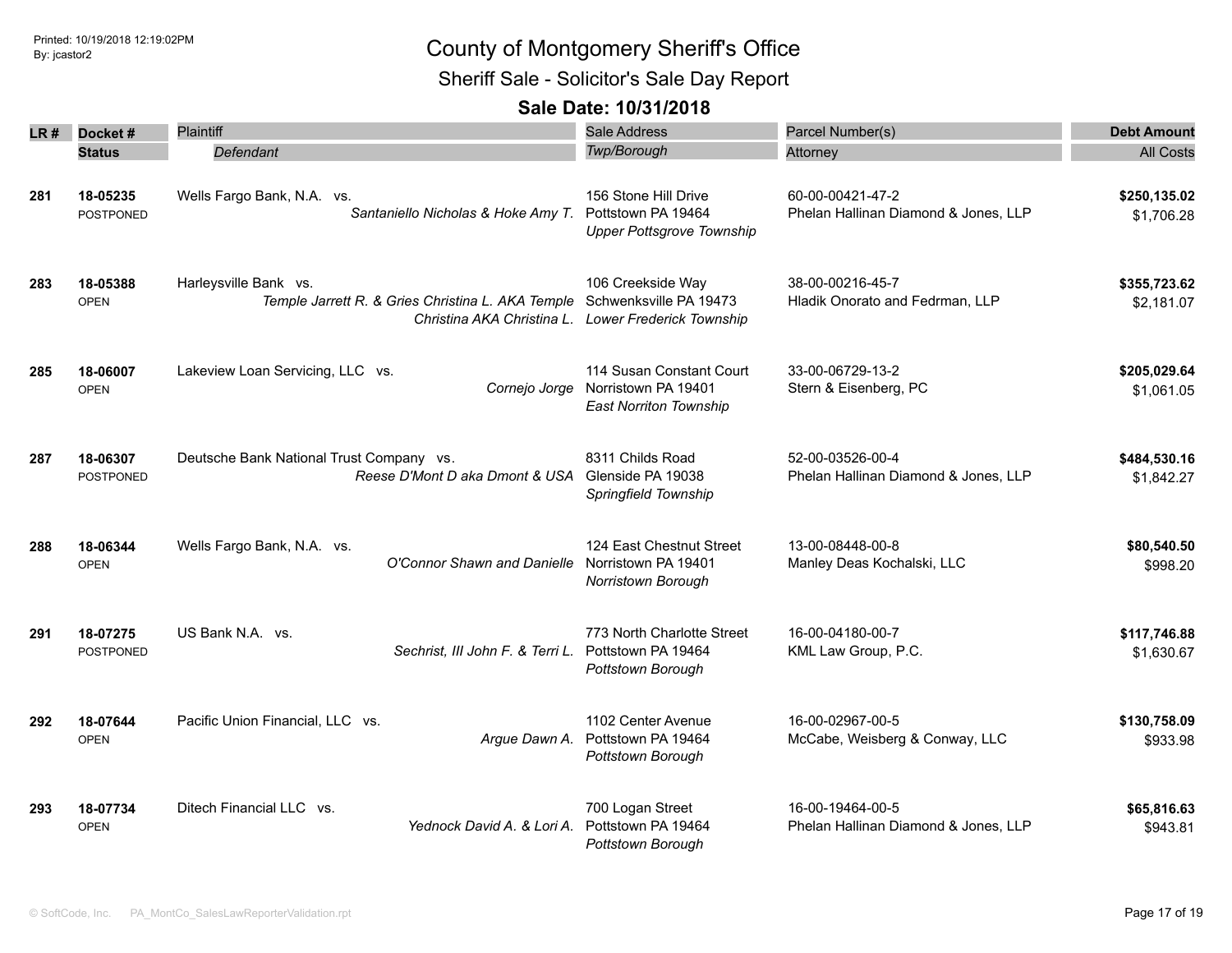Sheriff Sale - Solicitor's Sale Day Report

| LR# | Docket#                                    | <b>Plaintiff</b>                                                                                                                                                                                                                                                                                 | Sale Address                                                                                  | Parcel Number(s)                                         | <b>Debt Amount</b>           |
|-----|--------------------------------------------|--------------------------------------------------------------------------------------------------------------------------------------------------------------------------------------------------------------------------------------------------------------------------------------------------|-----------------------------------------------------------------------------------------------|----------------------------------------------------------|------------------------------|
|     | <b>Status</b>                              | Defendant                                                                                                                                                                                                                                                                                        | Twp/Borough                                                                                   | Attorney                                                 | <b>All Costs</b>             |
| 294 | 18-07812<br><b>OPEN</b>                    | Wells Fargo Bank, N.A. vs.<br>Scaltrito Arthur, Ind & as Trustee of the Agreement of Norristown PA 19401<br>Trust for the Arthur Scaltrito & Michael C. Scaltrito, U/D/T<br>dated September 10, 2003, Scaltrito Michael, Trustee of<br>the Agreement of Trust for the Arthur Scaltrito & Michael | 1428 Juniper Street<br><b>Norristown Borough</b>                                              | 13-00-17848-00-4<br>Phelan Hallinan Diamond & Jones, LLP | \$142,836.28<br>\$1,086.21   |
| 296 | 18-08094<br><b>OPEN</b>                    | U.S. Bank N.A. vs.<br>Gottehrer Anne aka Anne C & Neil (Dec'd), USA                                                                                                                                                                                                                              | 202 Clwyd Road<br>Bala Cynwyd PA 19004<br>Lower Merion Township                               | 40-00-11980-00-4<br><b>RAS Citron Law Offices</b>        | \$673,114.95<br>\$938.83     |
| 297 | 18-08349<br><b>OPEN</b>                    | Branch Banking & Trust Company vs.<br>Kennedy Patricia M. & Patrick L. (Dec'd)                                                                                                                                                                                                                   | 354 Apple Street<br>Pottstown PA 19464<br>Pottstown Borough                                   | 16-00-00412-00-4<br>Phelan Hallinan Diamond & Jones, LLP | \$25,308.06<br>\$999.14      |
| 298 | 18-08416<br><b>OPEN</b>                    | Wells Fargo Bank, N.A. vs.<br>Kim Soyon & Lim Donghyuk                                                                                                                                                                                                                                           | 508 Clearview Drive<br>Souderton PA 18964<br>Franconia Township                               | 34-00-03550-68-2<br>Manley Deas Kochalski, LLC           | \$279,710.80<br>\$831.65     |
| 299 | 18-08439<br><b>OPEN</b>                    | LoanCare, LLC vs.<br><b>Brutto Richard F</b>                                                                                                                                                                                                                                                     | 2203 Walnut Ridge Estates<br>Pottstown PA 19464<br>Lower Pottsgrove Township                  | 42-00-05118-52-8<br>Stern & Eisenberg, PC                | \$112,958.24<br>\$1,060.37   |
| 300 | 18-08459<br><b>OPEN</b>                    | M&T Bank vs.                                                                                                                                                                                                                                                                                     | 618 Old Reading Pike<br>Bryan, III William E Pottstown PA 19464<br>West Pottsgrove Township   | 64-00-03802-00-4<br>Stern & Eisenberg, PC                | \$104,642.41<br>\$953.65     |
| 301 | 18-08734<br><b>BANKRUPTCY</b><br>POSTPONED | PBE Companies, LLC vs.<br>1021 West 8th Avenue, L.P.                                                                                                                                                                                                                                             | 1021 West 8th Avenue<br>King of Prussia PA 19406<br><b>Upper Merion Township</b>              | 58-00-06679-00-4<br>Weir & Partners LLP                  | \$5,678,870.39<br>\$1,902.77 |
| 302 | 18-08982<br><b>OPEN</b>                    | Wells Fargo Bank, N.A. vs.<br>Donovan Brian E. aka Brian, Sr & Julia L. aka Julia                                                                                                                                                                                                                | 1339 West Main Street<br>aka 1339 Welsh Road<br>Lansdale PA 19446<br><b>Hatfield Township</b> | 35-00-11260-00-9<br>Phelan Hallinan Diamond & Jones, LLP | \$132,926.60<br>\$1,332.00   |